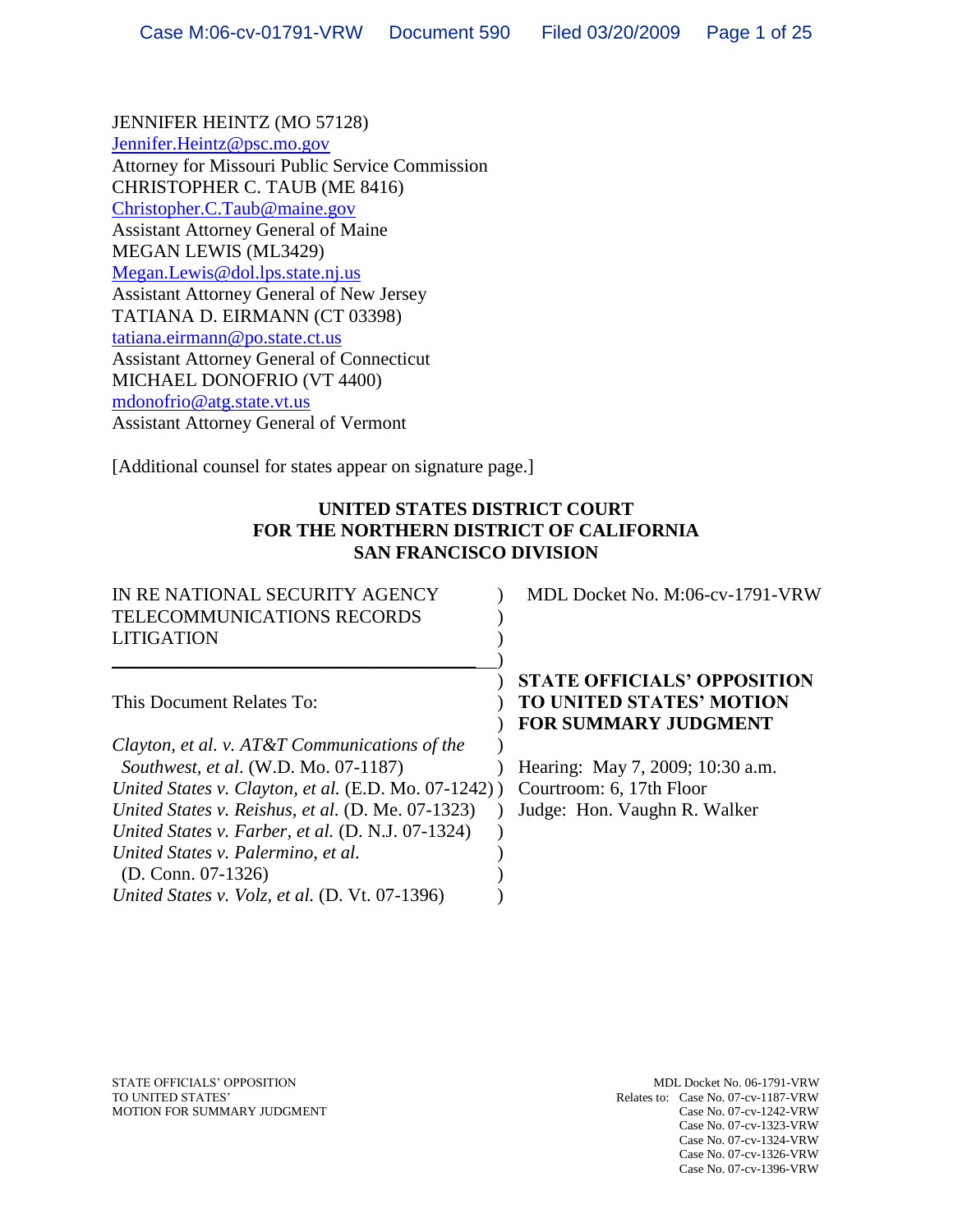# **TABLE OF CONTENTS**

| $\mathbf{I}$ .  |                                                    |  |
|-----------------|----------------------------------------------------|--|
| $\mathbf{II}$ . | The Plain Language of Section 803 Does Not Preempt |  |
|                 |                                                    |  |

STATE OFFICIALS' OPPOSITION MDL Docket No. 06-1791-VRW MDL Docket No. 06-1791-VRW TO UNITED STATES' MOTION FOR SUMMARY JUDGMENT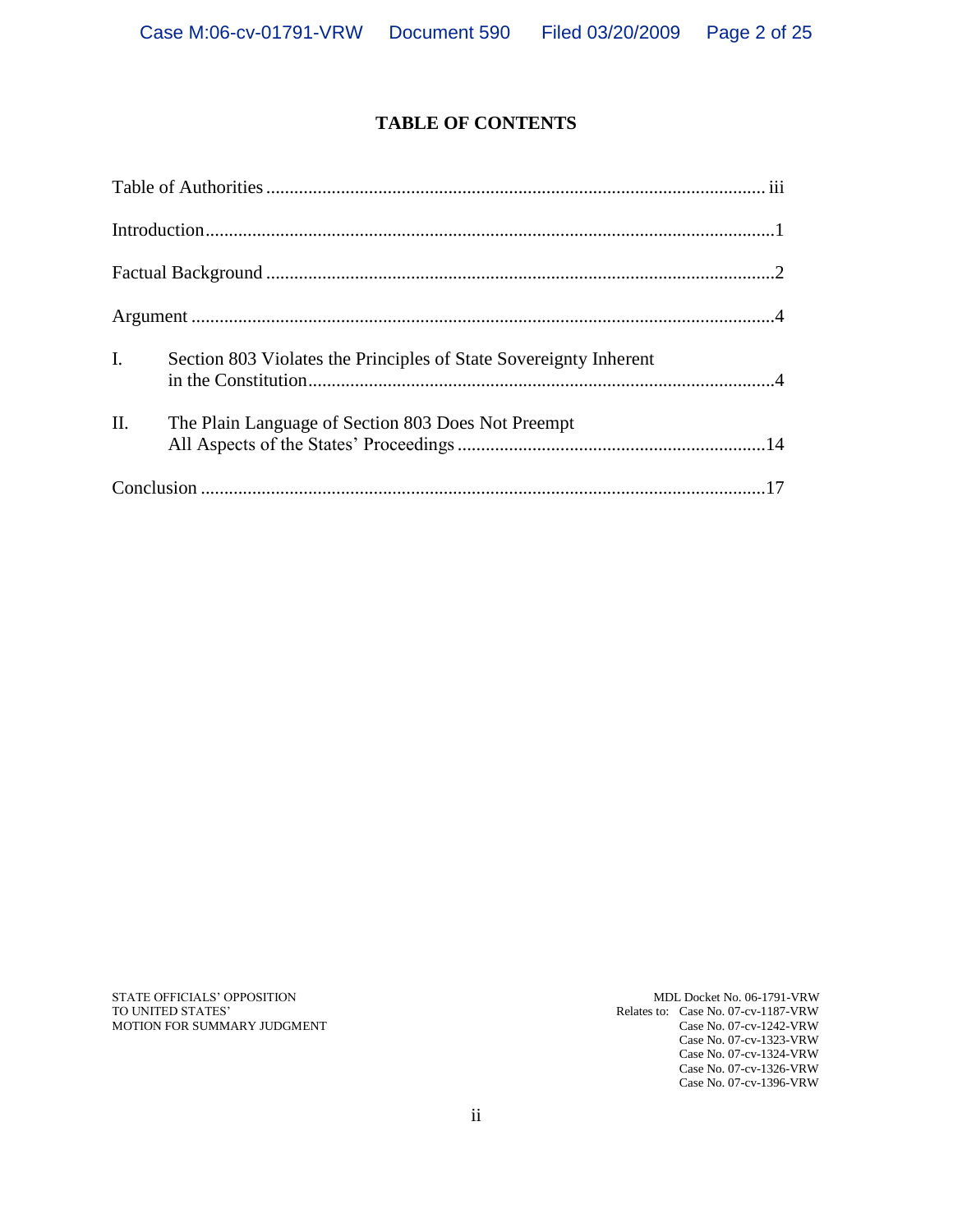# **TABLE OF AUTHORITIES**

### **Cases**

| Arkansas Electric Cooperative Corp. v. Arkansas Pub. Serv. Comm'n, 461 U.S. 375 (1983) 7   |
|--------------------------------------------------------------------------------------------|
|                                                                                            |
|                                                                                            |
|                                                                                            |
|                                                                                            |
| Constellation Power Source, Inc. v. Select Energy, Inc., 467 F. Supp. 2d 187 (D. Conn.     |
|                                                                                            |
| In re NSA Telecomms. Records Litig., 2007 U.S. Dist. LEXIS 53456 (N.D. Cal. July 24, 2007) |
| New Orleans Pub. Serv., Inc. v. Council of New Orleans, 491 U.S. 350 (1980)                |
|                                                                                            |
|                                                                                            |
|                                                                                            |
|                                                                                            |
|                                                                                            |

STATE OFFICIALS' OPPOSITION MDL Docket No. 06-1791-VRW MDL Docket No. 06-1791-VRW TO UNITED STATES' MOTION FOR SUMMARY JUDGMENT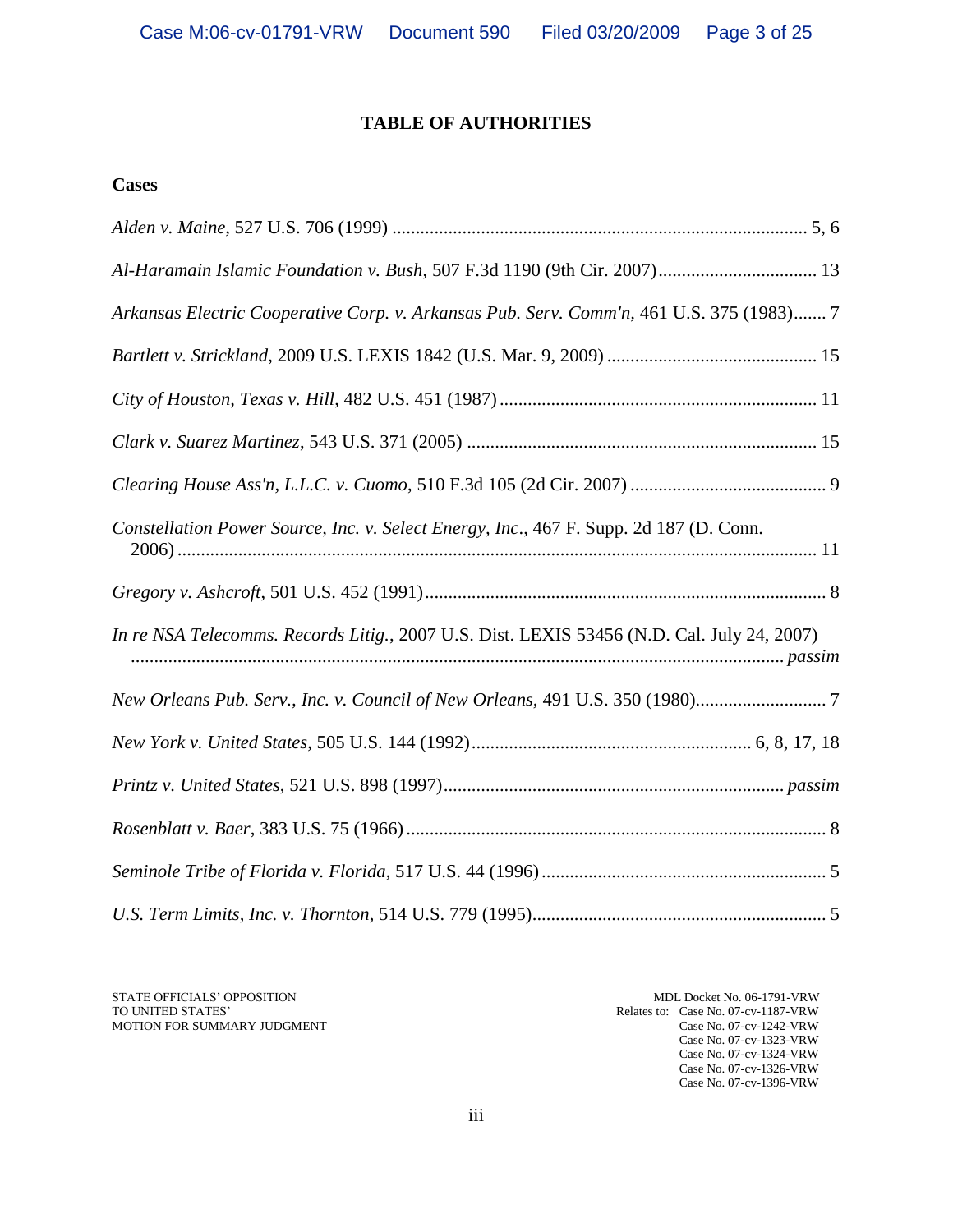## **Statutes and Constitutional Provisions**

| Foreign Intelligence Surveillance Act of 1978 Amendments Act of 2008 ("FAA"), Pub. L. |  |
|---------------------------------------------------------------------------------------|--|
|                                                                                       |  |
|                                                                                       |  |
|                                                                                       |  |
|                                                                                       |  |
|                                                                                       |  |
|                                                                                       |  |

# **Other Authorities**

STATE OFFICIALS' OPPOSITION TO UNITED STATES' MOTION FOR SUMMARY JUDGMENT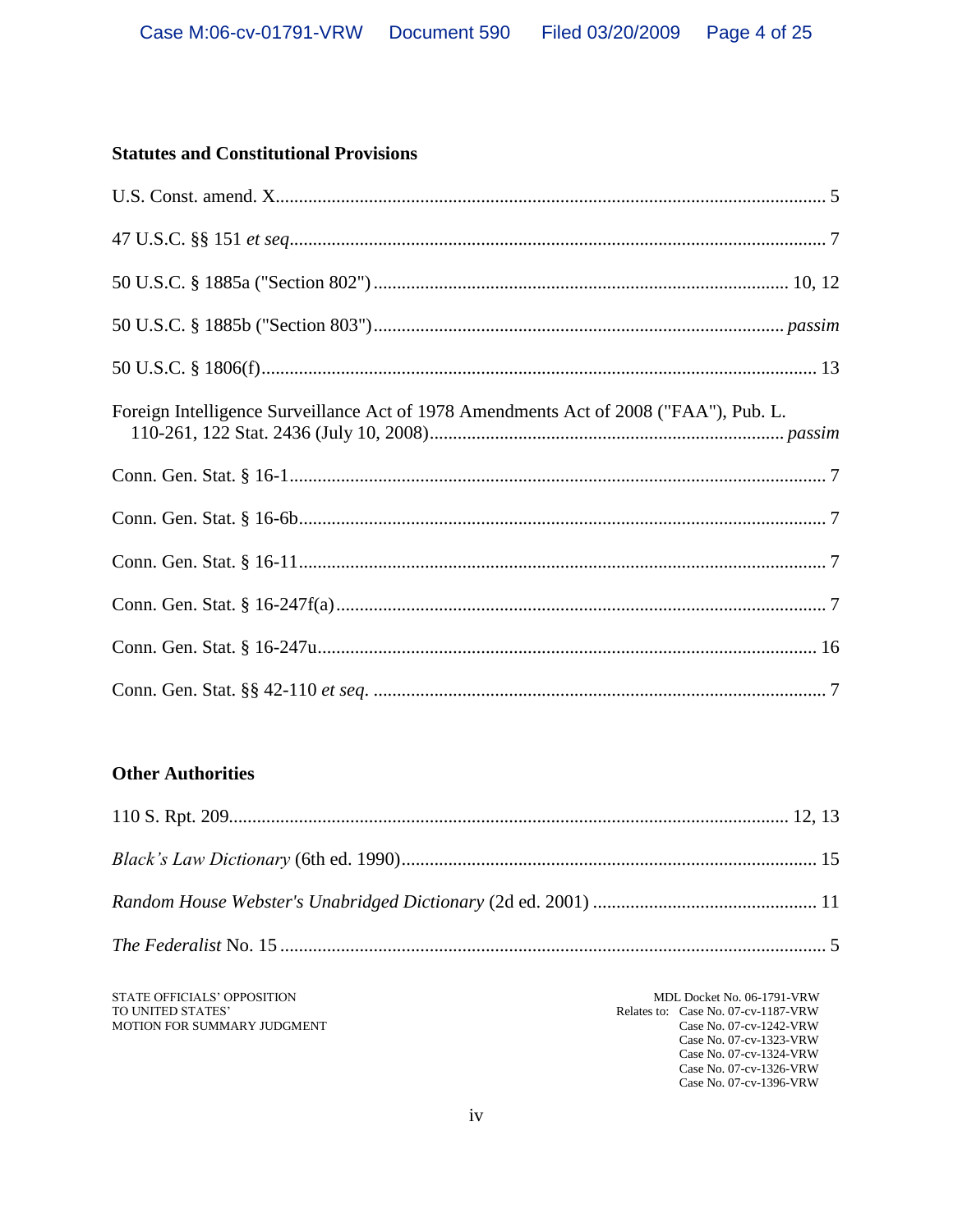STATE OFFICIALS' OPPOSITION MDL Docket No. 06-1791-VRW MDL Docket No. 06-1791-VRW TO UNITED STATES' MOTION FOR SUMMARY JUDGMENT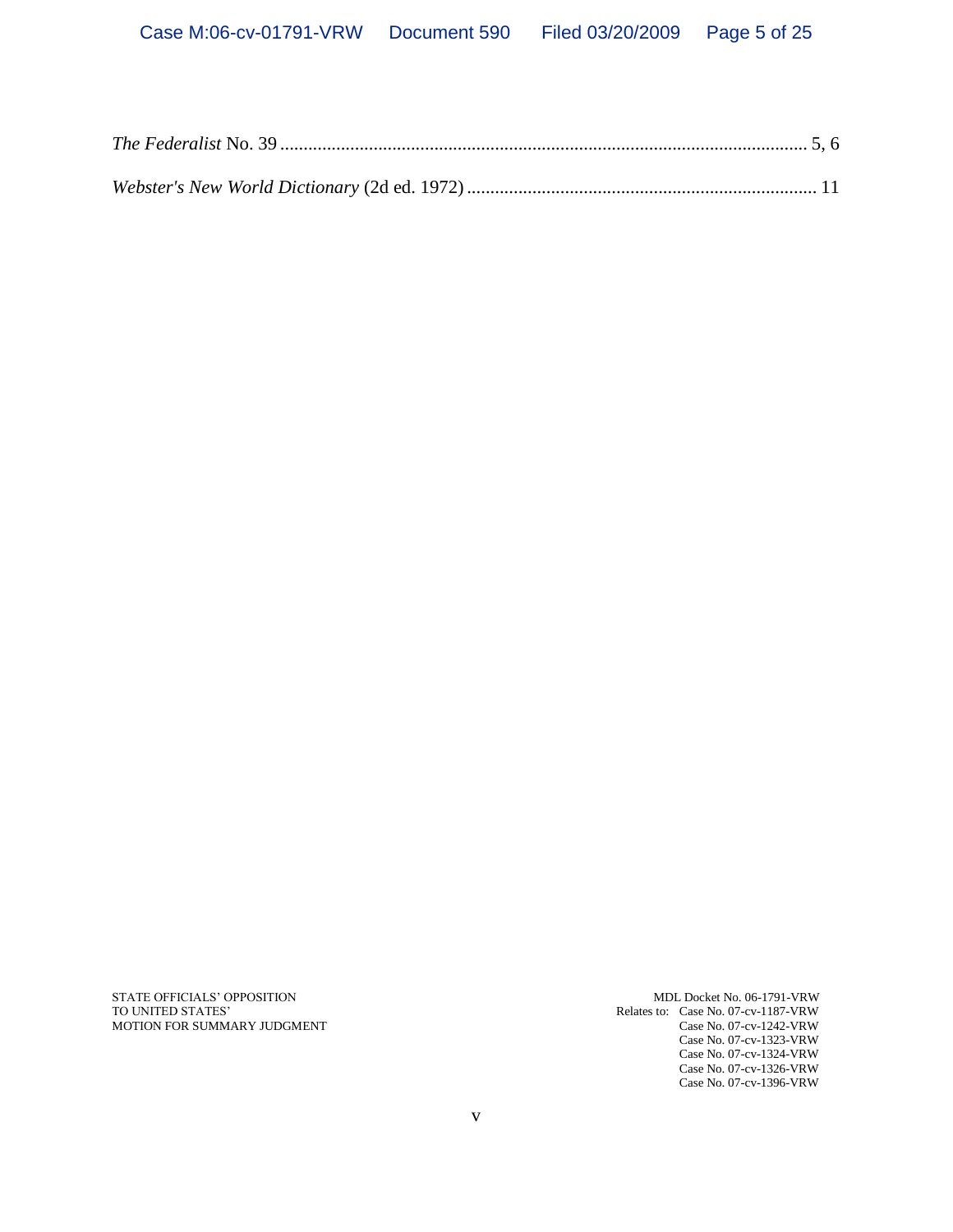# **Introduction**

In moving for summary judgment, the United States relies exclusively upon Section 803 of the Foreign Intelligence Surveillance Act of 1978 ("FISA").<sup>1</sup> That section, which is codified at 50 U.S.C. § 1885b, states, in part:

No State shall have authority to: (1) conduct an investigation into an electronic communication service provider's alleged assistance to an element of the intelligence community; (2) require through regulation or any other means the disclosure of information about an electronic communication service provider's alleged assistance to an element of the intelligence community; (3) impose any administrative sanction on an electronic communication service provider for assistance to an element of the intelligence community; or (4) commence or maintain a civil action or other proceeding to enforce a requirement that an electronic communication service provider disclose information concerning alleged assistance to an element of the intelligence community.

The United States argues that 50 U.S.C. § 1885b(a)(1) and (2) expressly preempt "the state investigations" in Connecticut, Maine, Missouri, New Jersey and Vermont. The argument fails for two main reasons.

First, Section 803 is unconstitutional. Principles of state sovereignty, including those embodied in the Tenth Amendment, preclude Congress from blocking state investigations into possible privacy violations by telecommunications companies regulated by the states. While Congress could, perhaps, narrowly restrict state investigations that implicate national security concerns, Section 803 sweeps too broadly and indiscriminately and thus unlawfully infringes upon states" sovereign powers. Accordingly, it should be declared unconstitutional.

Second, even if Section 803 is valid, its plain language does not preempt all aspects of the States' "investigations." For example, Verizon has already represented to Maine that it did not

<sup>&</sup>lt;sup>1</sup> Section 803 was added to FISA by Section 201 of the Foreign Intelligence Surveillance Act of 1978 Amendments Act of 2008, Pub. L. 110-261, 122 Stat. 2436 (July 10, 2008) ("FAA").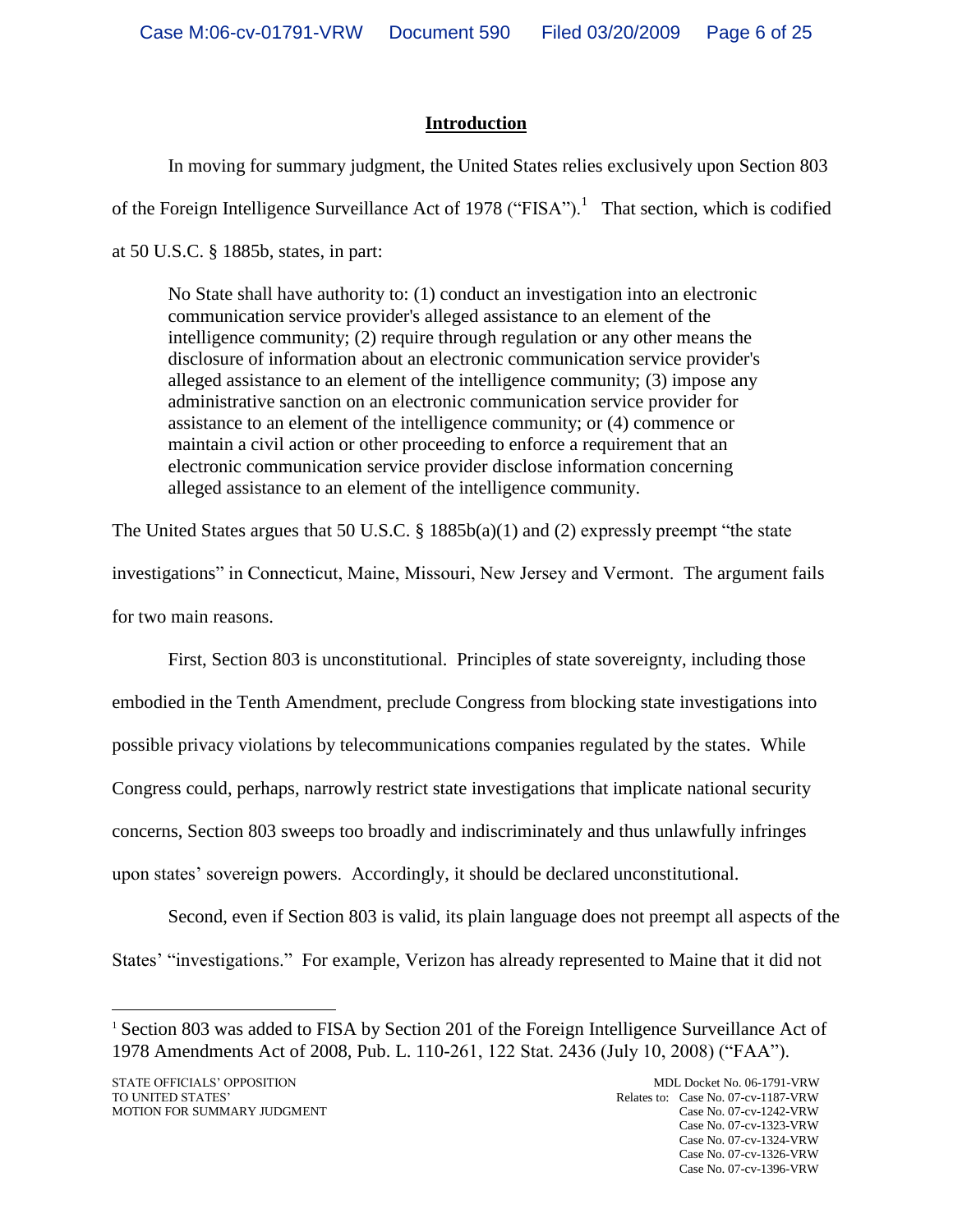provide its customers" records to an intelligence agency, and Maine has simply demanded that Verizon make those representations under oath. Other States have asked for such things as copies of telephone companies" privacy policies and documents they are required to maintain under state law. By its terms, Section 803 does not preempt the States from seeking, or obtaining, this information. For these reasons, the Court should deny the United States" summary judgment motion.

## **Factual Background**

The United States seeks to enjoin five separate state proceedings.<sup>2</sup> The Court, in its order denying the United States' first motion for summary judgment, briefly summarized these proceedings*. In re NSA Telecomms. Records Litig.*, 2007 U.S. Dist. LEXIS 53456, \*\*38-42 (N.D. Cal. July 24, 2007). Essentially, in each proceeding, other than in Maine, state officials responsible for overseeing the conduct of telecommunications carriers/electronic communications service providers ("Carriers") sought information from the Carriers regarding their maintenance and disclosure of private customer records, including whether, and to what extent, they had shared records with third parties, such as the National Security Agency ("NSA"). In Missouri, two members of the Public Service Commission sought to obtain information via investigative subpoenas they served on AT&T. *Id*. at \*\*38-39. In New Jersey, the Attorney General issued subpoenas *duces tecum* to ten carriers. *Id*. at \*\*40-41. In

<sup>2</sup> A sixth case, *Clayton v. AT&T Communications of the Southwest, et al*. (Case No. 07-1187) has been included in this subset of the MDL. This is a case brought by a commissioner of the Missouri Public Service Commission against six regulated telecommunications providers in Missouri. The United States has not intervened or otherwise been made a party to the case.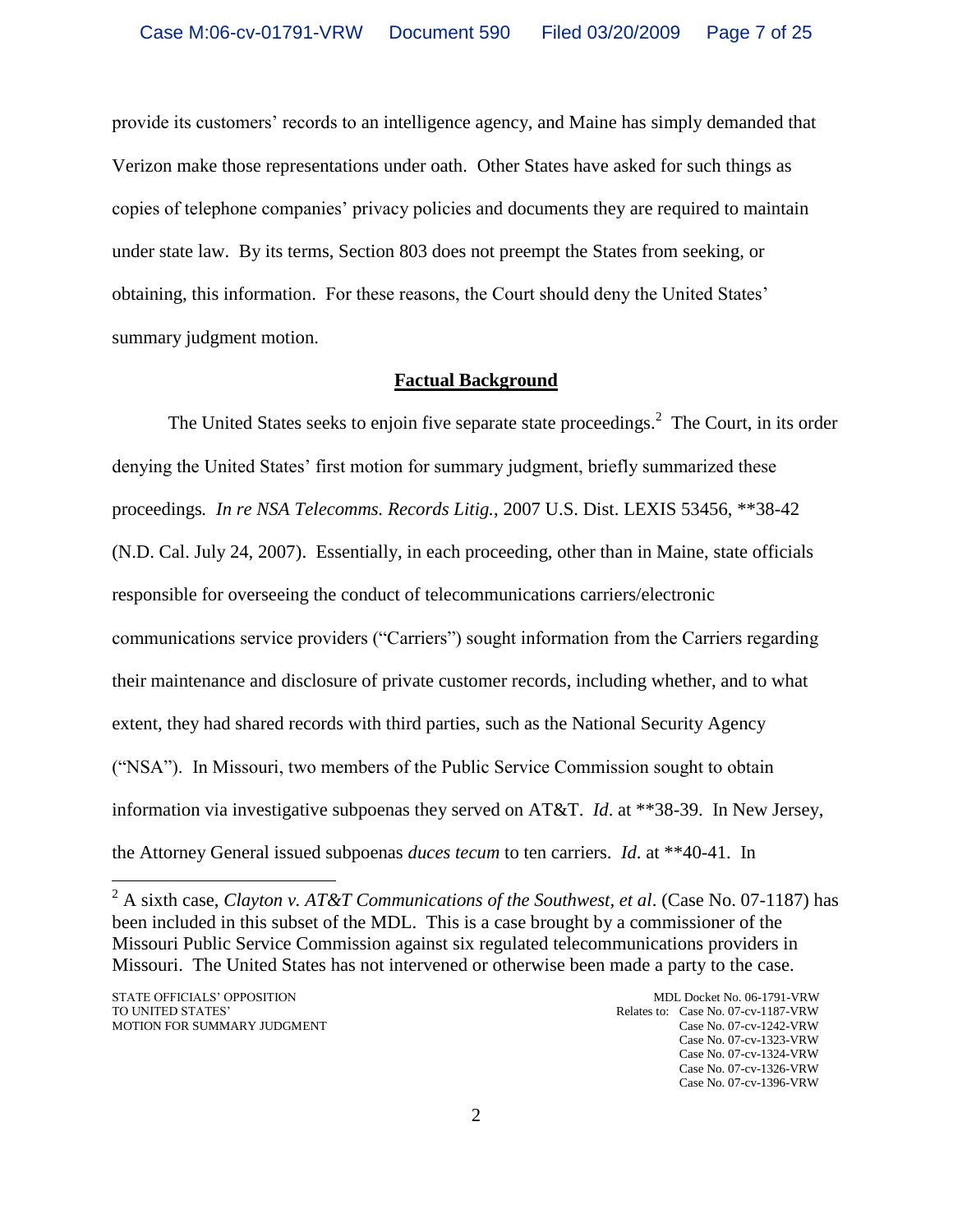Connecticut, the Department of Public Utility Control ("Connecticut DPUC") opened a proceeding, and the American Civil Liberties Union ("ACLU-CT") subsequently served interrogatories on AT&T and Verizon. *Id.* at \*\*41-42. Vermont's Department of Public Service propounded information requests to Verizon and AT&T; when the carriers failed to respond, the Vermont Public Service Board opened a docket and subsequently ordered the carriers to respond. *Id*. at \*42.

In Maine, a number of citizens petitioned the Maine Public Utilities Commission ("MePUC") to investigate whether Verizon had shared its customers' records with the NSA. *Id*. at \*39. In its response to the petition, Verizon stated that it had previously denied, in press releases, that the NSA had ever requested, or that Verizon had provided, customer records. The response itself, however, which was signed by an attorney, made no representation whatsoever as to whether the previous denials were accurate. *See* Response of Verizon Maine to Ten-Person Complaint, attached hereto as Exhibit A; *see also In re NSA Telecomms. Records Litig.*, 2007 U.S. Dist. LEXIS 53456, at \*39. In other words, Verizon was unwilling to directly deny the allegations, but instead apparently expected the MePUC to dismiss the complaint based solely on the press releases. *See* Doc # 536-2 at 38 (MePUC"s statement that Verizon submitted these press releases "for the purpose of influencing the [MePUC"s] decision as to whether or not to open an investigation"). The MePUC recognized that if the statements made in the press release were indeed true, there might be no grounds upon which to conduct the investigation requested by the citizens. *Id*. at 39. However, the MePUC was "unwilling to rely on [the press release

STATE OFFICIALS' OPPOSITION MDL Docket No. 06-1791-VRW<br>TO UNITED STATES' Relates to: Case No. 07-cv-1187-VRW MOTION FOR SUMMARY JUDGMENT Case No. 07-cv-1242-VRW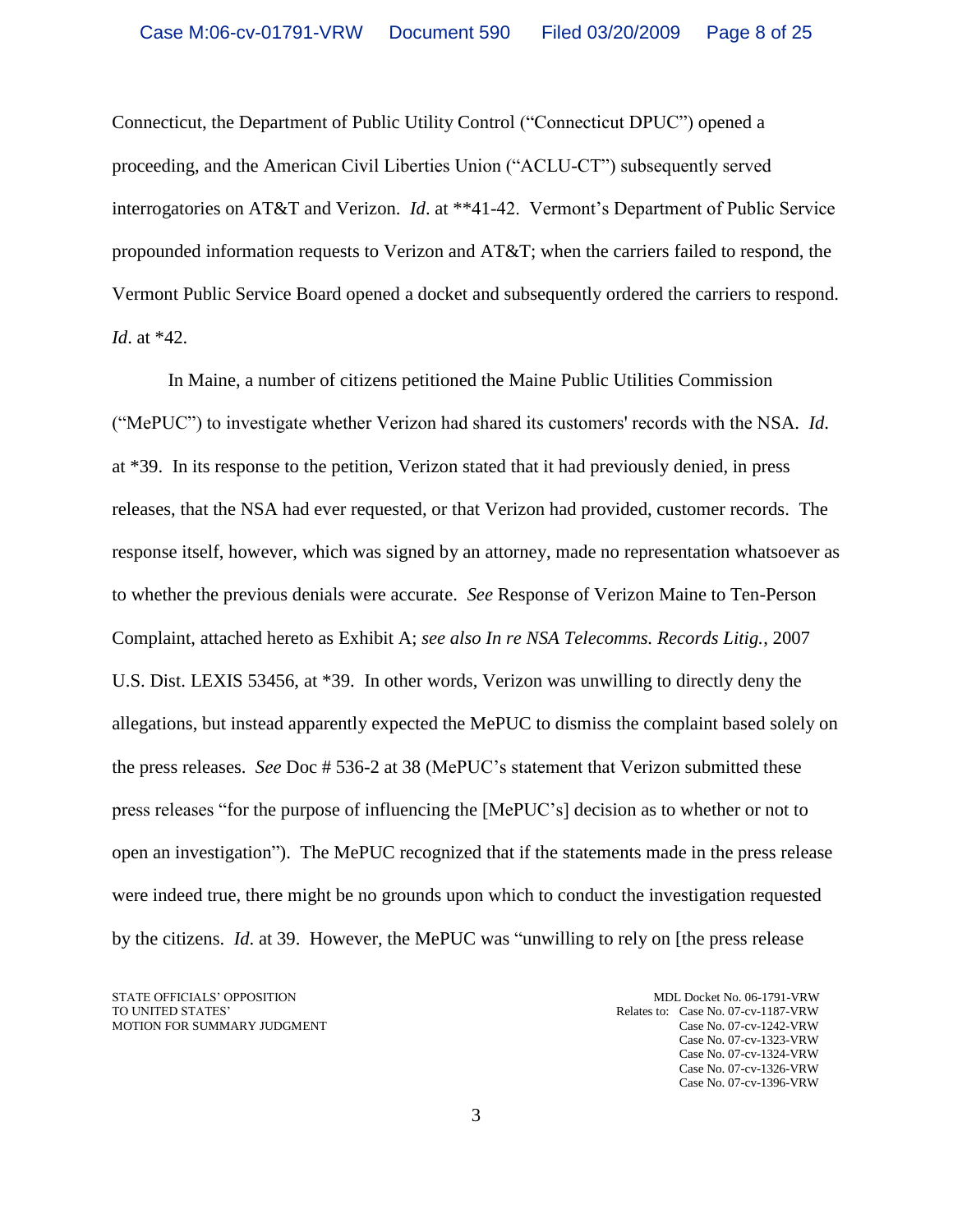statements] because they do not bear sufficient indicia of truth as they are not attributed to an individual within Verizon who has decision-making authority and knowledge of the matters asserted." *Id*. Rather, MePUC found that "to fulfill [its] duty to consider whether to open an investigation," it had to require Verizon to submit sworn affirmations that the statements made in the press release were true. *Id*. Accordingly, the MePUC ordered Verizon to affirm under oath that the representations it made in its press releases were true. *Id*. at 40. The MePUC explicitly stating that pending receipt of the affirmations, it was not opening an investigation. *Id*. at 39; *see also In re NSA Telecomms. Records Litig.*, 2007 U.S. Dist. LEXIS 53456, at \*39 ("MePUC has not asked for any additional information from Verizon.") (emphasis in original).

The United States sued each State in federal court to enjoin any further proceedings, and the parties filed cross-motions for dismissal and summary judgment. Subsequently, the cases were transferred to this Court by the Judicial Panel on Multidistrict Litigation. This Court rejected the United States" arguments that the state proceedings were barred by the Supremacy Clause and the federal government"s foreign affairs power, and decided not to reach the United States" claim that the state secrets privilege barred the state proceedings. *Id.* at \* 37. The FAA became law in July 2008, and on December 23, 2008, the United States filed the instant motion.

#### **Argument**

### **I. Section 803 Violates the Principles of State Sovereignty Inherent in the Constitution.**

Section 803 is an unconstitutional encroachment on state sovereignty. "Although the Constitution establishes a National Government with broad, often plenary authority over matters

STATE OFFICIALS' OPPOSITION MDL Docket No. 06-1791-VRW<br>TO UNITED STATES' Relates to: Case No. 07-cv-1187-VRW MOTION FOR SUMMARY JUDGMENT Case No. 07-cv-1242-VRW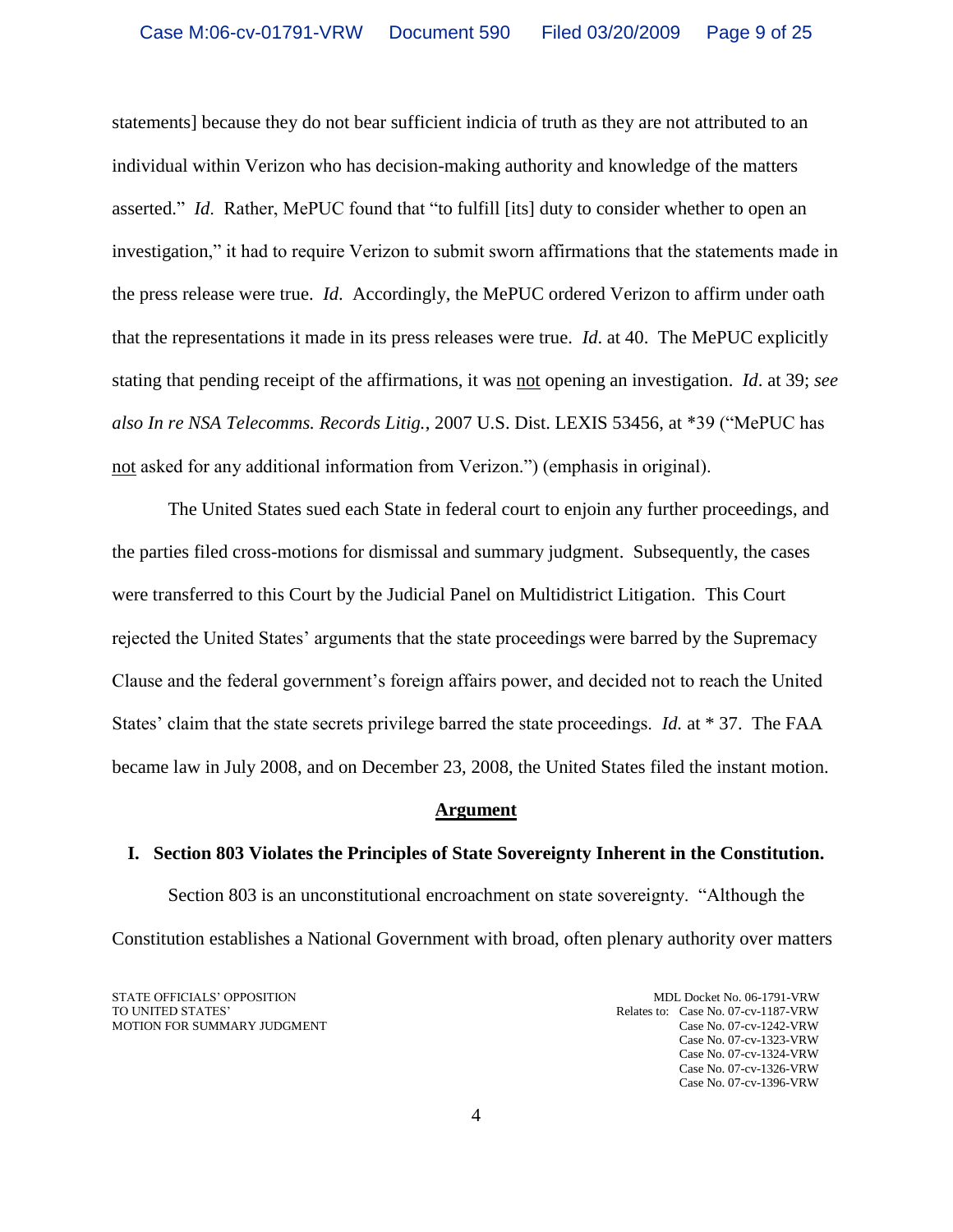within its recognized competence, the founding document "specifically recognizes the States as sovereign entities."" *Alden v. Maine*, 527 U.S. 706, 713 (1999) (quoting *Seminole Tribe of Florida v. Florida*, 517 U.S. 44, 71 n.15 (1996)). The Constitution reserves to the states a "substantial portion of the Nation's primary sovereignty, together with the dignity and essential attributes inhering in that status." *Alden*, 527 U.S. at 714. It is thus "incontestable" that the states "retain[] "a residuary and inviolable sovereignty."" *Printz v. United States*, 521 U.S. 898, 918-19 (1997) (quoting *The Federalist* No. 39, at 245 (J. Madison)). This structural principle is "reflected in numerous constitutional provisions, and not only those, like the Tenth Amendment, that speak to the point explicitly." *Id*. at 924 n.13.<sup>3</sup> In other words, the Constitution prohibits federal enactments that infringe on the "residuary and inviolable sovereignty" of the states.

The "great innovation of this design" is its assurance that ""our citizens would have two political capacities, one state and one federal, each protected from incursion by the other."" *Id.* at 920 (quoting *U.S. Term Limits, Inc. v. Thornton*, 514 U.S. 779, 838 (1995) (Kennedy, J., concurring)). The Framers" approach "rejected the concept of a central government that would act upon and through the States, and instead designed a system in which the state and federal governments would exercise concurrent authority over the people – who were, in Hamilton"s words, "the only proper objects of government."" *Id*. at 919-20 (quoting *The Federalist* No. 15,

<sup>&</sup>lt;sup>3</sup> The Tenth Amendment states: "The powers not delegated to the United States by the Constitution, nor prohibited by it to the States, are reserved to the States respectively, or to the people." U.S. Const. amend. X. However, the restraint the Tenth Amendment imposes on Congress "is not derived from the text of the Tenth Amendment itself." *New York v. United States*, 505 U.S. 144, 156 (1992). Instead, the Tenth Amendment simply confirms that Congress"s powers are limited by the states" sovereignty. *Id*. at 157.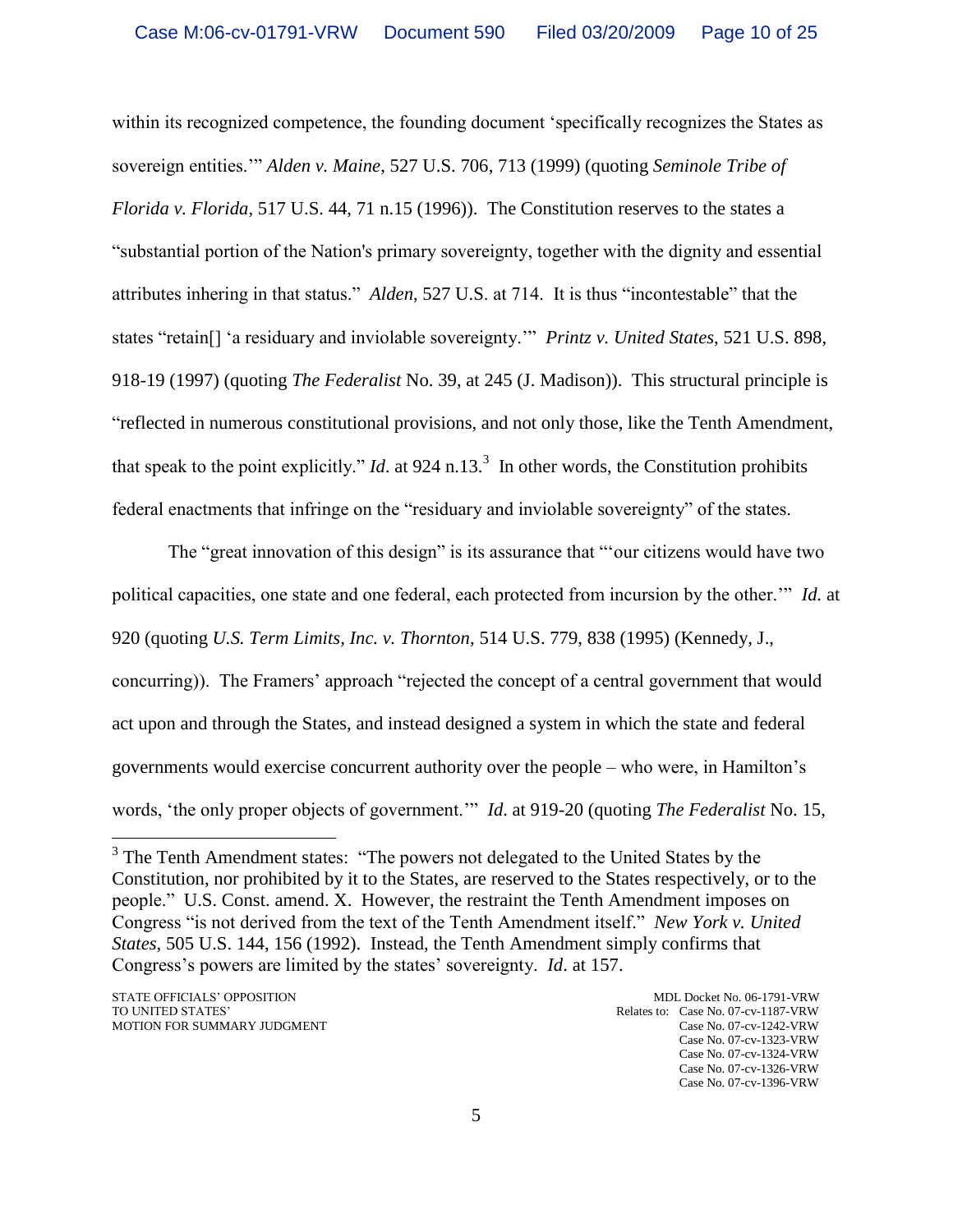at 109). Thus, the ""Framers explicitly chose a Constitution that confers upon Congress the power to regulate individuals, not States." *Id*. at 920 (quoting *New York v. United States*, 505 U.S. 144, 166 (1992)) (emphasis added); *see also Alden*, 527 U.S. at 714 (framers deliberately departed from Articles of Confederation model in which the federal government could regulate states).

This duality is "one of the Constitution"s structural protections of liberty." *Printz*, 521 U.S. at 921. Specifically, this aspect of the Constitution guarantees that the states enjoy ""distinct and independent portions of the supremacy, no more subject, within their respective spheres, to the general authority than the general authority is subject to them, within its own sphere."" *Id.* at 920-21 (quoting *The Federalist* No. 39, at 245 (J. Madison)).

In *Printz*, the Court applied these principles to invalidate the Brady Act"s requirement that state officials perform background checks on handgun purchasers. Rejecting the government"s suggestion that the Court should balance the benefits of requiring state officials to carry out background checks against the allegedly minimal burdens on the states, the Court emphasized that

where, as here, it is the whole object of the law to direct the functioning of the state executive, and hence to compromise the structural framework of dual sovereignty, such a "balancing" analysis is inappropriate. It is the very principle of separate state sovereignty that such a law offends, and no comparative assessment of the various interests can overcome that fundamental defect.

*Printz*, 521 U.S. at 932 (emphasis in original).

STATE OFFICIALS' OPPOSITION MDL Docket No. 06-1791-VRW MDL Docket No. 06-1791-VRW TO UNITED STATES' MOTION FOR SUMMARY JUDGMENT Case No. 07-cv-1242-VRW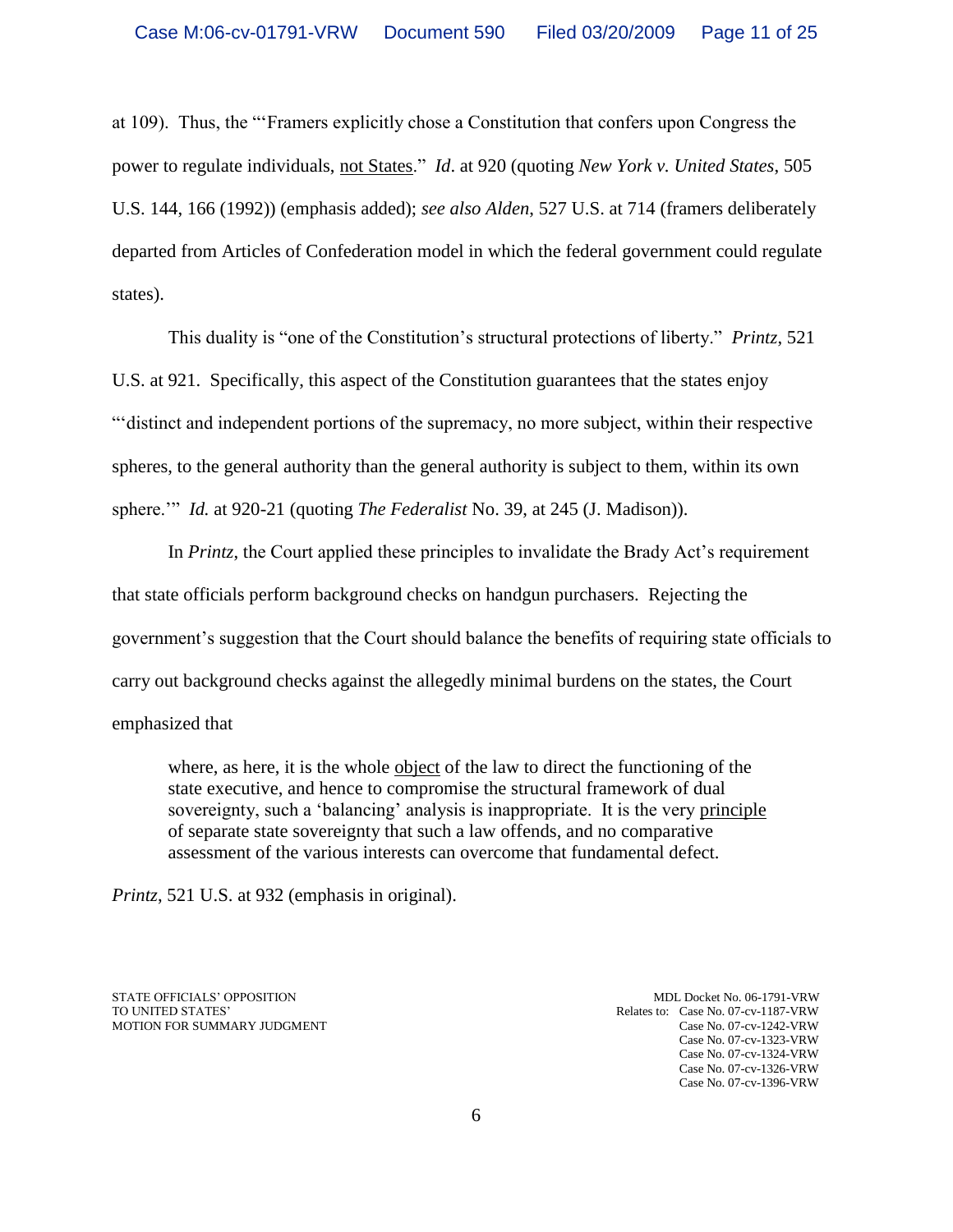Section 803, by broadly prohibiting states from investigating and enforcing violations of their own laws, is an equal affront to state sovereignty. In each State, the purpose of the administrative proceeding is to ascertain whether telephone companies have complied with state law. In this regard, it is of no consequence to the States whether, or to what extent, the alleged NSA call database described in the media actually exists. Neither are the States interested in the nature of the relationship, if any, between an element of the intelligence community and the telephone companies.

There is no dispute that the states' authority to regulate the Carriers and protect their citizens" privacy falls within each state"s "sphere" of sovereign power. "[T]he regulation of utilities is one of the most important of the functions traditionally associated with the police power of the States." *Arkansas Electric Cooperative Corp. v. Arkansas Pub. Serv. Comm'n,* 461 U.S. 375, 377 (1983). States have exercised exclusive jurisdiction over intrastate related telecommunications matters since the passage of the Communications Act of 1934. 47 U.S.C. §§ 151 *et seq*.; *New Orleans Pub. Serv., Inc. v. Council of New Orleans,* 491 U.S. 350 (1980). 4

 4 For example, under Connecticut law, AT&T Connecticut and Verizon are public service companies within the jurisdiction of the Connecticut DPUC. Conn. Gen. Stat. § 16-1. Conn. Gen. Stat. § 16-11 provides the Connecticut DPUC with plenary authority to regulate *all* aspects of the manner of operation of Connecticut public service companies. *See also* Conn. Gen. Stat. § 16-6b, Conn. Gen. Stat. § 16-247f(a) ( "[t]he department shall regulate the provision of telecommunications services in the state in a manner designed to foster competition and protect the public interest."), and Conn. Gen. Stat. § 160247u (regulating unauthorized procurement and sale of telephone records and telephone company protection of records). Finally, both AT&T and Verizon have privacy policies concerning their customer proprietary network information ("CPNI"). To the extent the Carriers may have violated their own privacy policies by releasing CPNI without legal authority, such conduct may also constitute a violation of Connecticut"s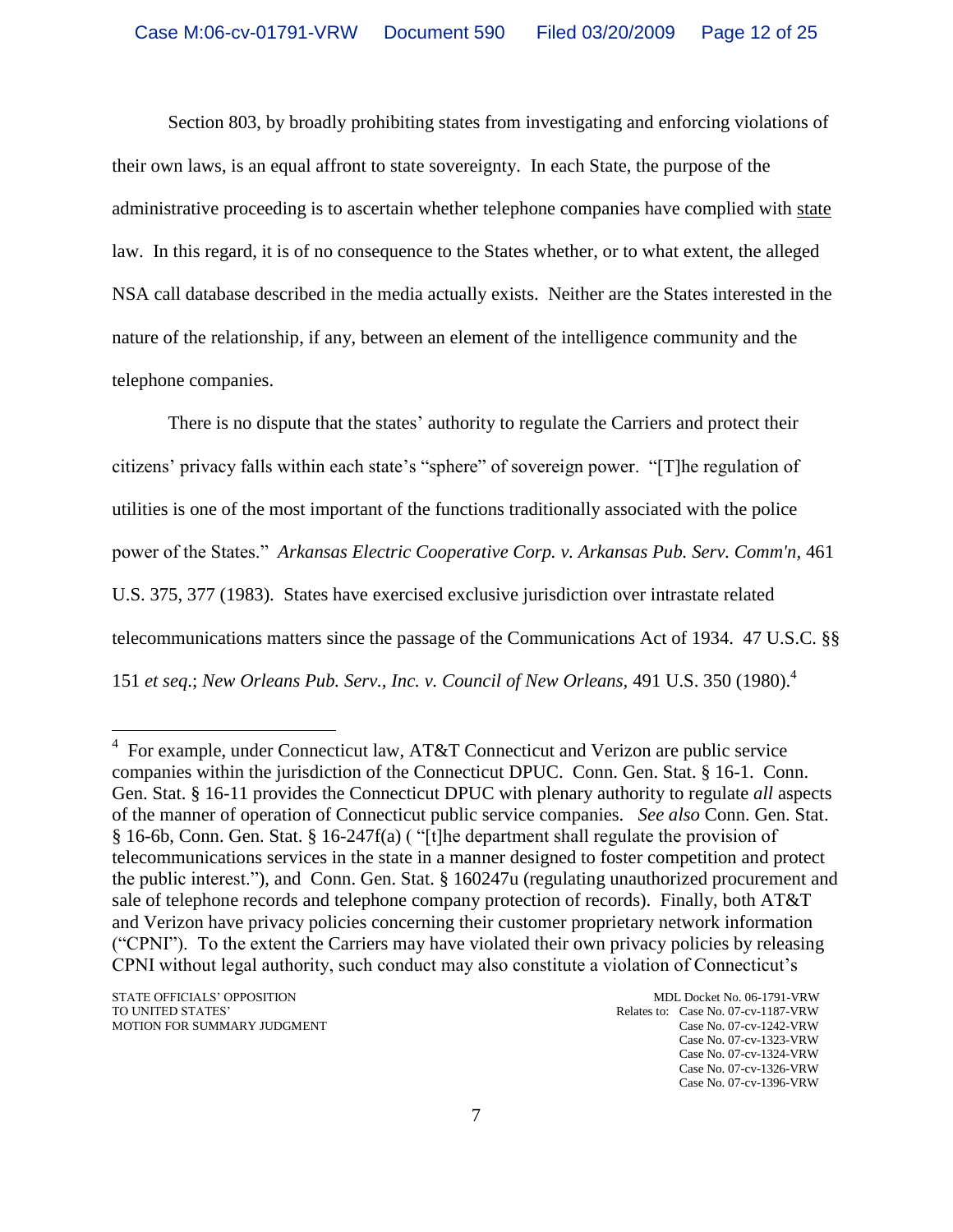Further, the States here are seeking to protect the privacy of their citizens, a duty "left primarily to the individual States under the Ninth and Tenth Amendments." *Rosenblatt v. Baer*, 383 U.S. 75, 92 (1966) (Stewart, J., concurring); *see also In re NSA Telecomms. Records Litig.*, 2007 U.S. Dist. LEXIS 53456, at \*81 (utility regulation and privacy are "traditional realms of state power").

Congress can no more prohibit states from carrying out these traditional functions than it could, for example, prohibit a state from investigating a homicide within its borders. In both situations, principles of state sovereignty ensure that states will have the autonomy to protect the interests of their own citizens, free from federal interference. Indeed, giving effect to Section 803 would undermine the very purpose of our system of dual sovereignty – protecting liberty by guarding against "the risk of tyranny and abuse from either front." *Gregory v. Ashcroft*, 501 U.S. 452, 458 (1991). The statute raises that risk by attempting to block states from even conducting factual inquiries intended to uncover the truth regarding past events.

In prohibiting states from investigating the Carriers, Congress is not requiring state officials to act affirmatively, as it did in *Printz*, but instead is directing them to refrain from acting. This distinction, though, is of no constitutional significance because, in both instances, Congress is attempting to issue a blanket order to state officials to comply with federal law. While the federal courts possess the constitutional authority to order compliance with federal law, Congress does not. *See New York*, 505 U.S. at 179 (observing that the Constitution "plainly

consumer protection laws, including the Connecticut Unfair Trade Practices Act. Conn. Gen. Stat. §§ 42-110 *et seq*.

STATE OFFICIALS' OPPOSITION MDL Docket No. 06-1791-VRW<br>TO UNITED STATES' Relates to: Case No. 07-cv-1187-VRW

 $\overline{a}$ 

Relates to: Case No. 07-cv-1187-VRW MOTION FOR SUMMARY JUDGMENT Case No. 07-cv-1242-VRW Case No. 07-cv-1323-VRW Case No. 07-cv-1324-VRW Case No. 07-cv-1326-VRW Case No. 07-cv-1396-VRW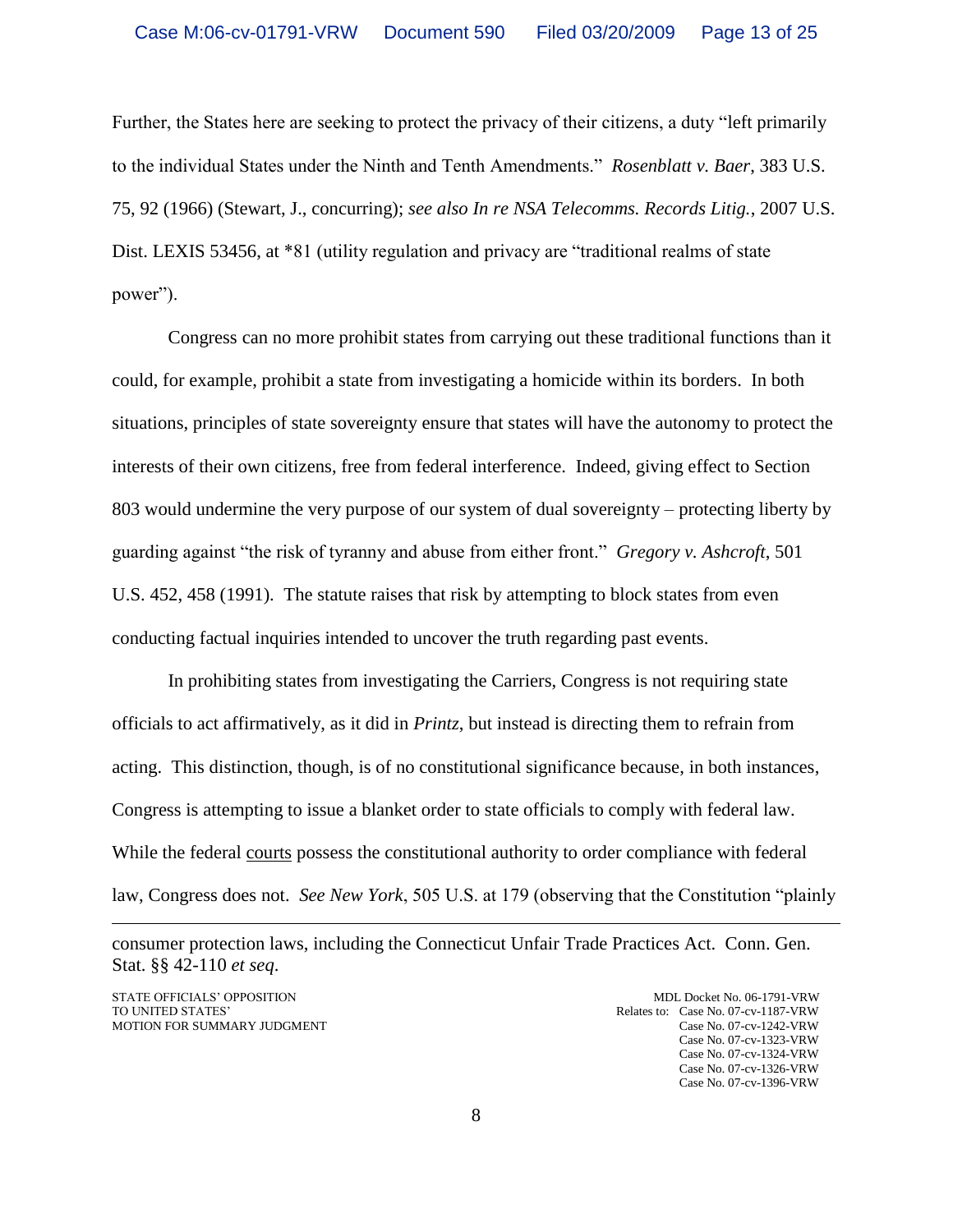confers" this power on the courts but "contains no analogous grant of authority to Congress"). From a constitutional standpoint, it does not matter that Congress"s edict comes in the form of an affirmative instruction to act or a negative injunction against acting. As *Printz* makes clear, "[i]t is the very principle of separate state sovereignty that such a law offends, and no comparative assessment of the various interests can overcome that fundamental defect." *Printz*, 521 U.S. at 932 (emphasis in original). The concern here is heightened by Congress's attempt to "leav[e] state substantive law in place, while at the same time denying the state[s] any role in enforcing that law." *Clearing House Ass'n, L.L.C. v. Cuomo*, 510 F.3d 105, 130 (2d Cir. 2007) (Cardamone, J., dissenting), *cert. granted*, 129 S. Ct. 987 (2009). Such federal legislation "erodes a key aspect of state sovereignty" and "confuses the paths of political accountability." *Id.*

Section 803 does not attempt to preempt specific state laws, and there is no dispute that state regulators have the authority under state law to regulate telecommunications companies and, in so doing, safeguard the privacy of state citizens. By attempting to eliminate the power to enforce state law according to an indeterminate and malleable formula, Section 803 undermines states" accountability to their citizens. The statute puts states "in the position of taking the blame for its burdensomeness and for its defects." *Printz*, 521 U.S. at 930. This follows because it is the states, not the federal government, who will be blamed for failing to enforce their utilities laws and thereby protect their citizens" privacy rights. *See id.* (noting that local law enforcement

STATE OFFICIALS' OPPOSITION MDL Docket No. 06-1791-VRW MDL Docket No. 06-1791-VRW TO UNITED STATES' MOTION FOR SUMMARY JUDGMENT Case No. 07-cv-1242-VRW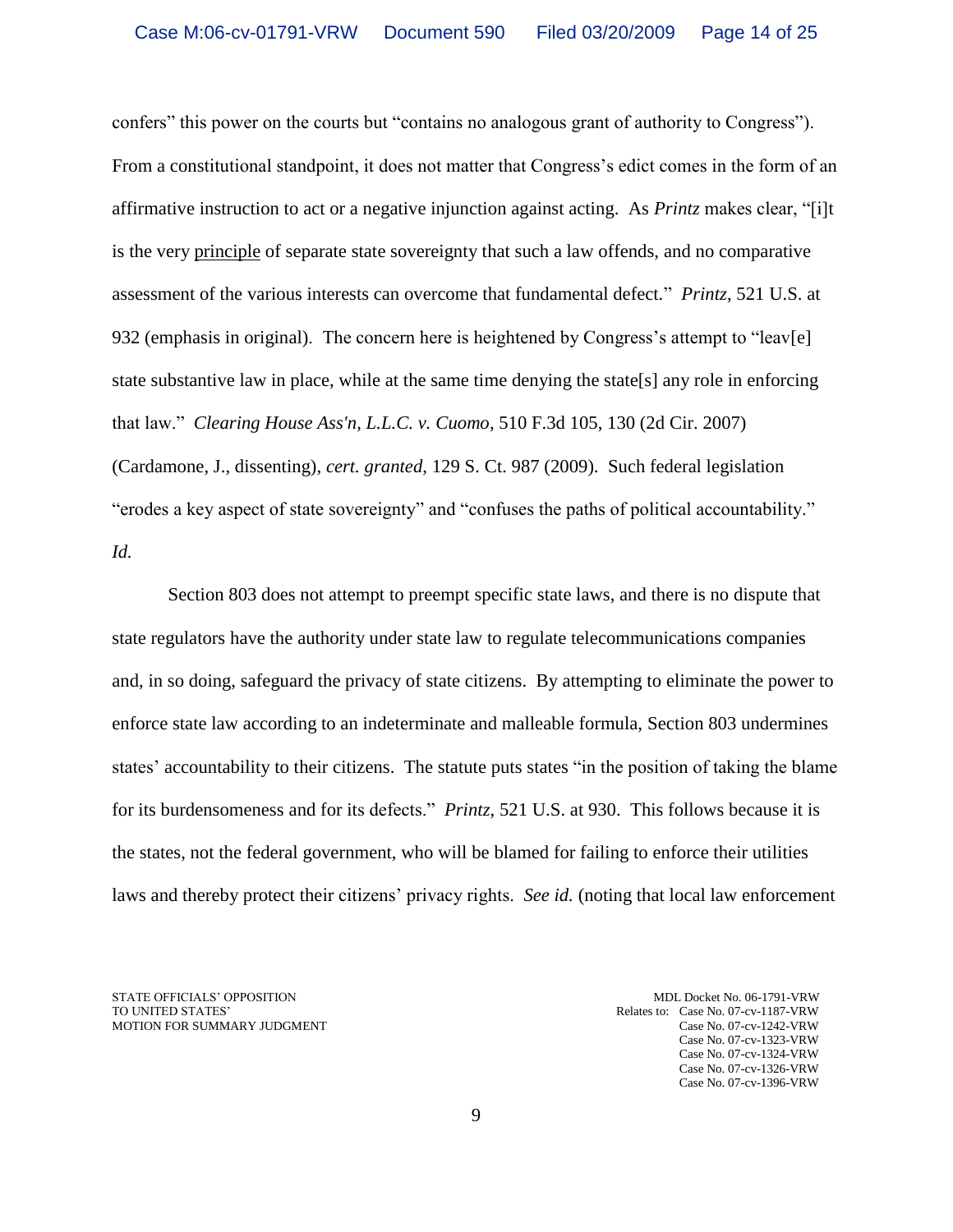officials, not federal officials, would shoulder the blame for errors causing handgun purchasers to be rejected).

To be clear, the States are not arguing that Congress can never take action to prevent states from acting in ways that might jeopardize federal interests. When Congress does so, though, principles of state sovereignty command Congress to tread carefully. Here, Congress failed to do so, as demonstrated by the sweeping, indeterminate language of Section 803 as well as the graphic contrast between Section 803 and the FAA provisions concerning private lawsuits, which reflect an effort to balance the competing interests via procedural safeguards. *Compare* Section 803 *to* Section 802, codified at 50 U.S.C. § 1885a (private lawsuit against person for providing assistance to intelligence agency must be dismissed only when Attorney General provides to the court specific certification regarding the assistance and court finds the certification is supported by substantial evidence).

The language of Section 803 is so broad as to be constitutionally unworkable. By its terms, it prohibits "any" state investigation into even "alleged assistance" by electronic communication providers to the foreign intelligence community. 50 U.S.C.  $\S$  1885b(a)(1) (emphasis added). It prohibits states from requiring disclosure of information through "any means." 50 U.S.C. § 1885b(a)(2) (emphasis added). Subsection (d) of the statute demarks, in the broadest terms possible, the scope of the preemption clause. "This section shall apply to any investigation, action, or proceeding that is pending on or commenced after the date of the enactment of the FISA Amendments Act of 2008." 50 U.S.C. § 1885b(d) (emphasis added).

STATE OFFICIALS' OPPOSITION MDL Docket No. 06-1791-VRW<br>TO UNITED STATES' Relates to: Case No. 07-cv-1187-VRW

Relates to: Case No. 07-cv-1187-VRW MOTION FOR SUMMARY JUDGMENT Case No. 07-cv-1242-VRW Case No. 07-cv-1323-VRW Case No. 07-cv-1324-VRW Case No. 07-cv-1326-VRW Case No. 07-cv-1396-VRW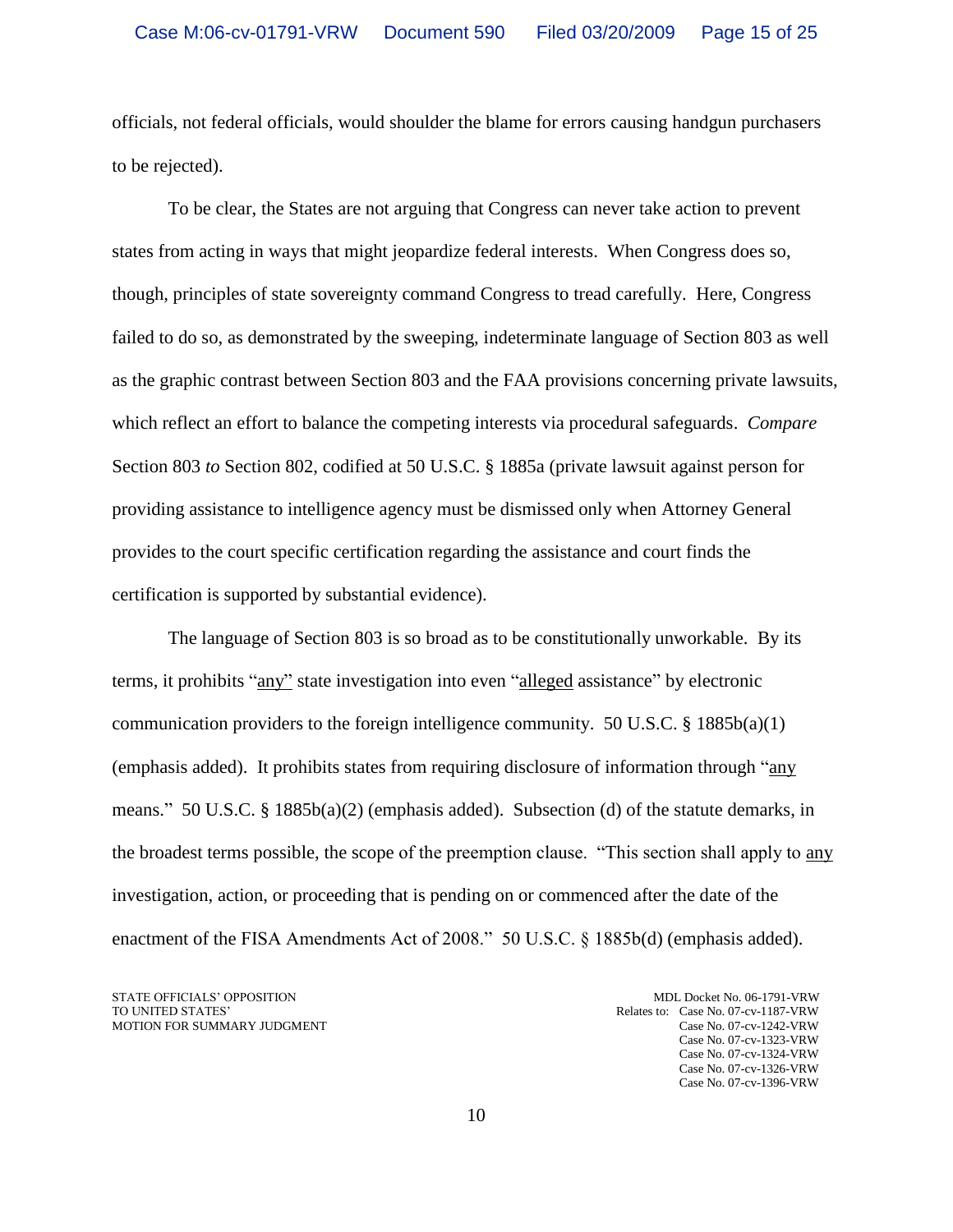"The word "any" variously means "without specification or identification," "whatever and whichever it may be,' 'in whatever quantity or number,' 'every; all.'" *Constellation Power Source, Inc. v. Select Energy, Inc*., 467 F. Supp. 2d 187, 205 (D. Conn. 2006) (quoting *Random House Webster's Unabridged Dictionary* (2d ed. 2001)). "[The word any] is not a word of limitation, but is an all-encompassing term. . . ." *Id*. The word "alleged" as a qualifier for the phrase "assistance to an element of the intelligence community" leads to even greater indeterminacy. The word "alleged" variously means "so declared, but without proof," "called by this term, but perhaps improperly so," "so-called." *Webster's New World Dictionary* (2d ed. 1972). Because Section 803 shields any alleged assistance, arguably the statute protects unlawful disclosures made by electronic communication providers as long as the latter simply declare that their actions "assisted" an element of the intelligence community. This is an insufficient basis upon which to upset the Constitution"s allocation of state and federal sovereignty.

In the First Amendment context, the Supreme Court has held that statutes which "make unlawful a substantial amount of constitutionally protected conduct may be held facially invalid even if they also have legitimate application." *City of Houston, Texas v. Hill*, 482 U.S. 451, 458-59 (1987). The result should be no different simply because the constitutional protection here derives from principles of state sovereignty, and not the First Amendment. Congress has overreached in broadly and indiscriminately preempting states" ability to protect

STATE OFFICIALS' OPPOSITION MDL Docket No. 06-1791-VRW MDL Docket No. 06-1791-VRW TO UNITED STATES' MOTION FOR SUMMARY JUDGMENT Case No. 07-cv-1242-VRW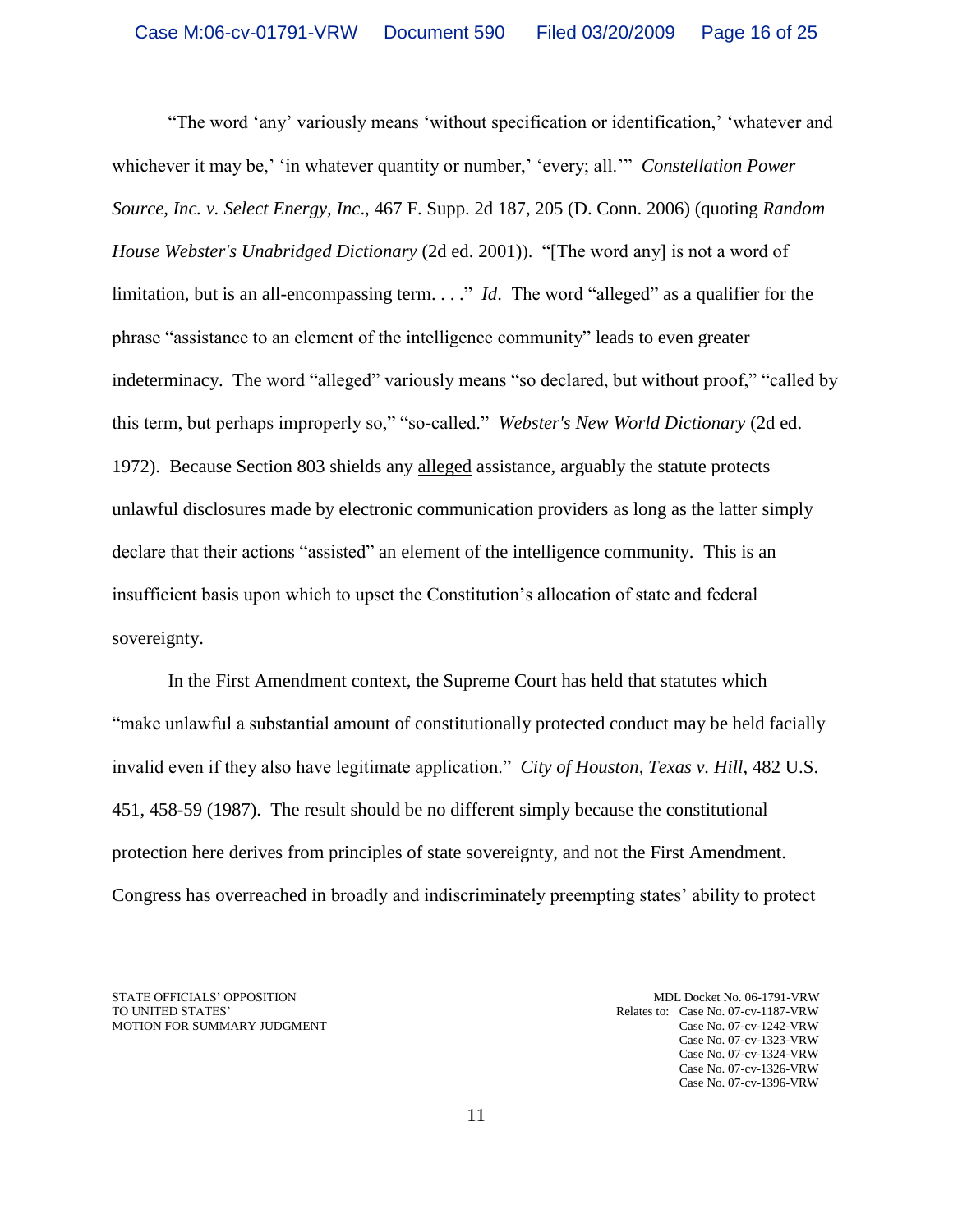the privacy rights of their citizens and to ensure that telephone companies are abiding by nonpreempted state laws and regulations.

 Without a doubt, Congress could have acted more narrowly when it enacted Section 803 and did so in other provisions of the FAA. Under Section 802, a civil action against a person for providing assistance to an intelligence agency may go forward unless the Attorney General provides a specific certification regarding the nature of the assistance and the court finds that the certification is "supported by substantial evidence provided to the court." 50 U.S.C. § 1885a(a), (b). Generally, the person bringing the action may "participate in the briefing or argument of any legal issue" in the matter and may obtain review by the Court of Appeals. 50 U.S.C. § 1885a(d),

(f).

In discussing the provision that would become Section 802, the Senate Select Committee

on Intelligence explained that it

reflect[ed] the Committee"s determination that cases should only be dismissed when providers acted in good faith. Section 202 applies only to assistance provided by electronic communication service providers pursuant to a "written request or directive from the Attorney General or the head of an element of the intelligence community … that the program was authorized by the President and determined to be lawful."

110 S. Rpt. 209, at 7 (emphasis added). Chairman Rockefeller stated his view that the liability provision that protects telecommunications companies for being sued for alleged participation in the surveillance program from 9/11 until it was placed under authorization in January of 2007 is "narrowly focused" and "not the broad and vague immunity sought by the Administration." *Id*. at 19. Moreover, the Committee Report explicitly states that one important purpose for enacting

STATE OFFICIALS' OPPOSITION MDL Docket No. 06-1791-VRW<br>TO UNITED STATES' Relates to: Case No. 07-cv-1187-VRW

Relates to: Case No. 07-cv-1187-VRW MOTION FOR SUMMARY JUDGMENT Case No. 07-cv-1242-VRW Case No. 07-cv-1323-VRW Case No. 07-cv-1324-VRW Case No. 07-cv-1326-VRW Case No. 07-cv-1396-VRW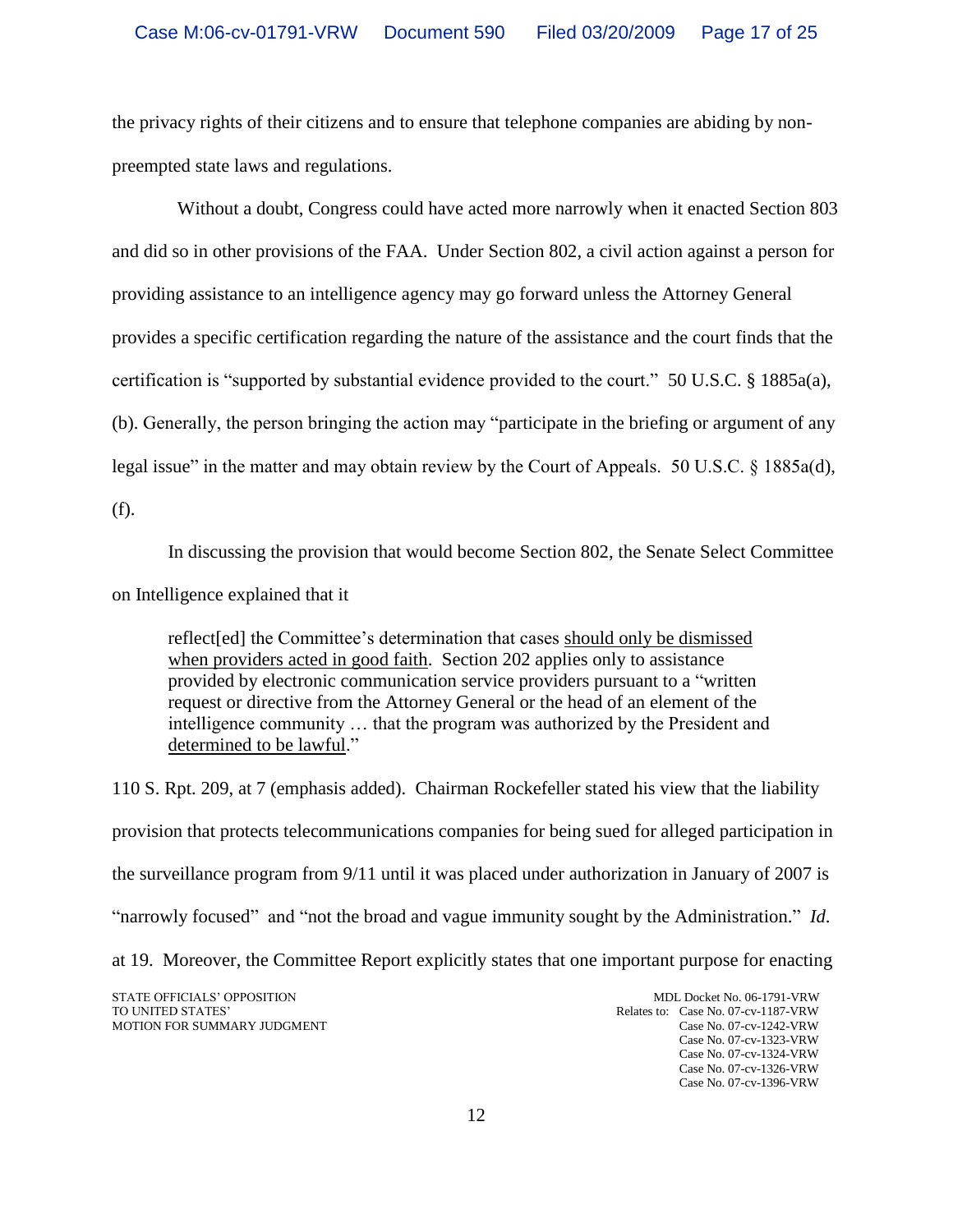the amendments at issue is that "additional protections should be afforded to U.S. persons whose communications are targeted for collection or collected incidentally." *Id*. at 2 (emphasis added). In expressing their views, Senators Feinstein, Snowe, and Hagel maintain that the FAA attempts to "achiev[e] the balance between necessary intelligence collection and the protection of Americans' privacy rights." *Id.* at 25 (emphasis added).<sup>5</sup>

Furthermore, a related provision of FISA, 50 U.S.C. § 1806(f), addresses whether foreign intelligence surveillance information that the government uses in criminal proceedings may be disclosed. This provision emphasizes that there must be a determination of whether or not the surveillance was in fact lawful before disclosure is prohibited. As the Ninth Circuit explained:

Under FISA, 50 U.S.C. §§ 1801 *et seq.*, if an "aggrieved person" requests discovery of materials relating to electronic surveillance, and the Attorney General files an affidavit stating that the disclosure of such information would harm the national security of the United States, a district court may review *in camera* and ex parte the materials "as may be necessary to determine whether the surveillance of the aggrieved person was lawfully authorized and conducted." 50 U.S.C. § 1806(f). The statute further provides that the court may disclose to the aggrieved person, using protective orders, portions of the materials "where such disclosure is necessary to make an accurate determination of the legality of the surveillance." *Id.* The statute … provides a detailed regime to determine whether surveillance "was lawfully authorized and conducted."

*Al-Haramain Islamic Foundation v. Bush*, 507 F.3d 1190, 1205 (9th Cir. 2007).

Unlike these provisions, Section 803 ignores the need to strike a balance between the

important interests involved – in this instance, protecting national security and preserving the

<sup>&</sup>lt;sup>5</sup> Section 802 may itself be unconstitutional for reasons other than that it violates state sovereignty, and the States do not intend to suggest otherwise. At the very least, though, Congress, in enacting Section 802, attempted to set some boundaries. Section 803 has none.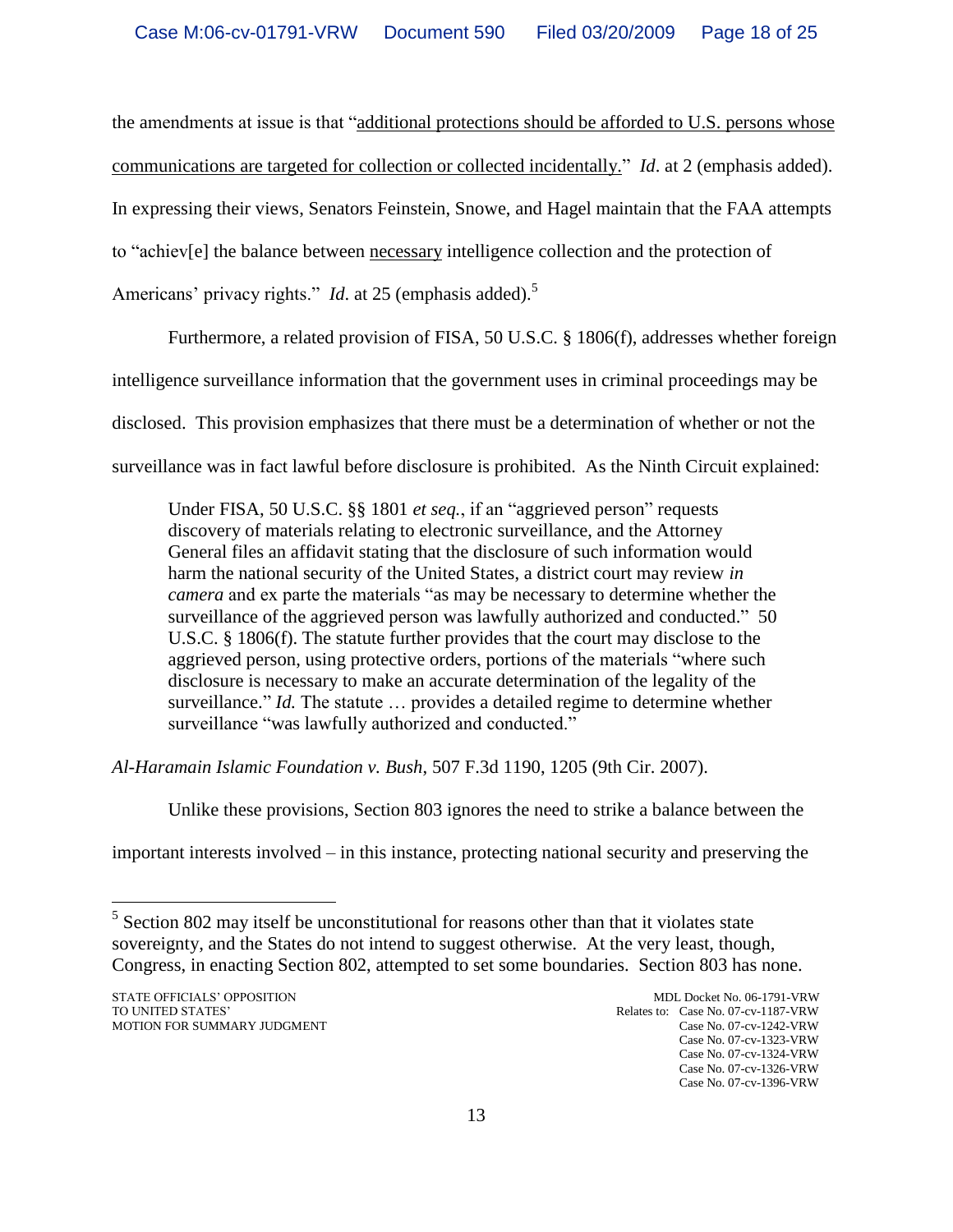states" rights to enforce non-preempted state utilities laws and to protect the privacy rights of their citizens. Any protection extended to electronic service providers for their authorized assistance to the intelligence community can and should be tailored to accommodate states" interest in exercising their traditional authority to regulate utilities and protect the privacy of their citizens. Unlike its civil-suit counterpart, Section 803 makes no effort to strike that balance and thus cannot be squared with the principles of state sovereignty inherent in the Constitution.

## **II. The Plain Language of Section 803 Does Not Preempt All Aspects of the States' Proceedings.**

Even if Section 803 is constitutional, it does not apply to the entirety of every state proceeding. In relevant part, Section 803 purports to preclude states from "conduct[ing] an investigation into," and requiring "disclosure of information" regarding, "an electronic communication service provider"s alleged assistance to an element of the intelligence community." 50 U.S.C. § 1885b(a)(1)–(2). A state proceeding is preempted, then, only if the state is 1) conducting an investigation or requiring disclosure of information 2) relating to a provider"s alleged assistance to an intelligence agency.

With respect to Maine, the first element is not met because the MePUC is neither conducting an investigation nor requiring disclosure of information. Properly mindful of competing federal interests, jurisdictional issues, and potential preemption, the MePUC has proceeded carefully and deliberately. It did not initiate the investigation requested by the citizens and instead is merely attempting to determine whether an investigation is even warranted. To that end, the MePUC asked one carrier – Verizon – to affirm under oath

STATE OFFICIALS' OPPOSITION MDL Docket No. 06-1791-VRW<br>TO UNITED STATES' Relates to: Case No. 07-cv-1187-VRW Relates to: Case No. 07-cv-1187-VRW MOTION FOR SUMMARY JUDGMENT Case No. 07-cv-1242-VRW Case No. 07-cv-1323-VRW Case No. 07-cv-1324-VRW Case No. 07-cv-1326-VRW Case No. 07-cv-1396-VRW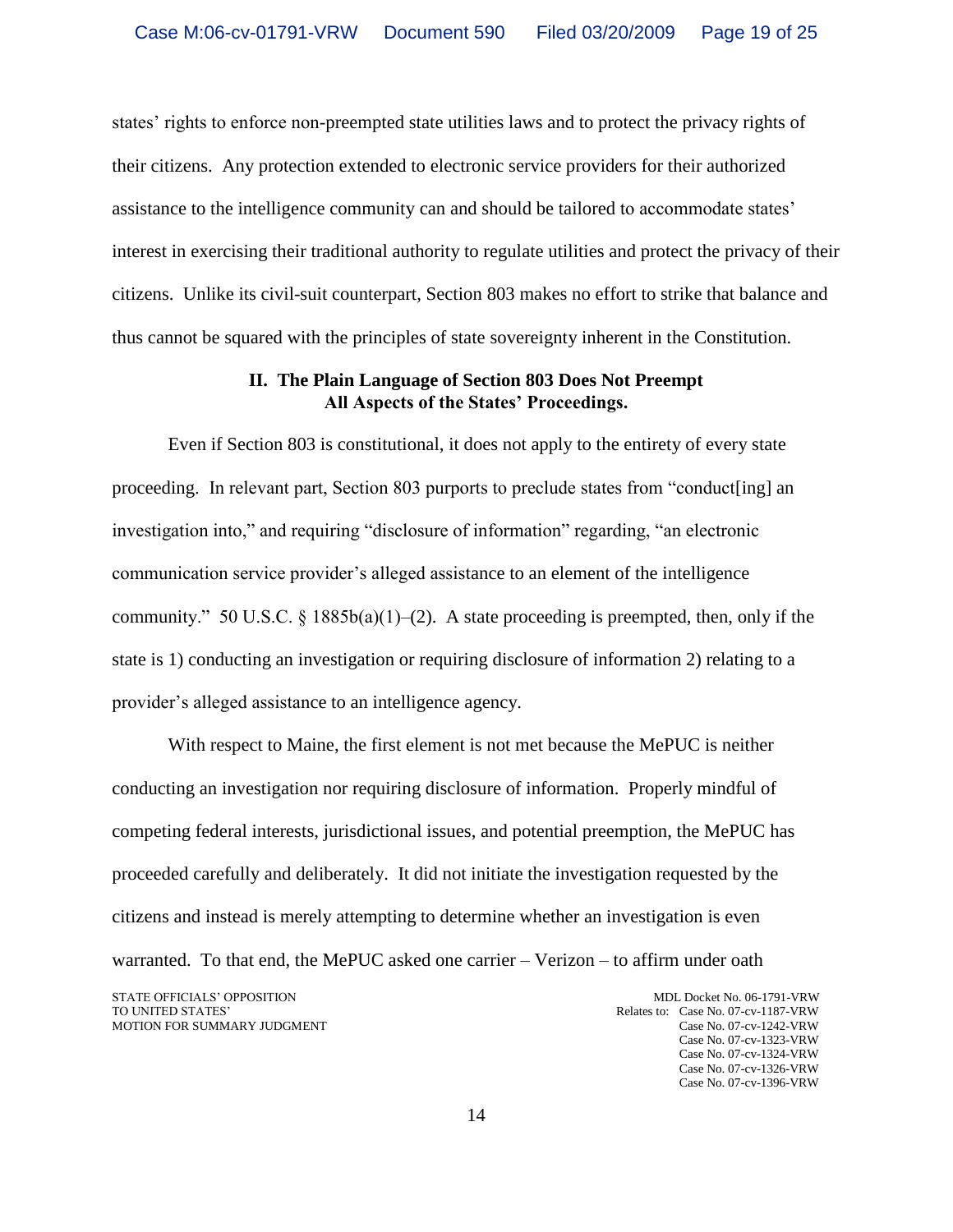statements it already made in its public press releases. *See* DOC # 536-2 at 40. The MePUC is simply demanding, as any court would, that statements made for the purpose of influencing its decisions have some indicia of reliability. This certainly cannot be characterized as an "investigation." Indeed, the MePUC explicitly stated that it has not opened an investigation and that it might never open an investigation. *Id*. at 39.

Nor is the MePUC seeking the "disclosure" of information. According to one legal authority, "disclosure" means "revelation" or "the impartation of that which is secret or not fully understood." *Black's Law Dictionary* (6th ed. 1990), at 464. Verizon, in its press releases, already disclosed the information – it stated that it did not provide its customers" phone records to the NSA. The MePUC, to satisfy the obligation it owes to the public, is now seeking from Verizon only an affirmation that what it said before is true. Such an affirmation could not possibly cause any damage beyond whatever damage may have been caused by Verizon"s initial public disclosures. And, in any event, Section 803, by its plain terms, does not preclude Maine from seeking an affirmation of previously disclosed information.<sup>6</sup>

With respect to the second element, many aspects of the States' inquiries have nothing to do with whether an electronic communication service provider assisted a governmental

 $6$  To the extent that Section 803 is ambiguous, it should be interpreted so as to avoid raising constitutional issues. *Bartlett v. Strickland*, 2009 U.S. LEXIS 1842, \*35 (U.S. Mar. 9, 2009); *Clark v. Suarez Martinez*, 543 U.S. 371, 380-81 (2005). As is discussed in Part I, Section 803, if it preempts the States" investigations, is unconstitutional. Interpreting Section 803 as not preempting all aspects of the state proceeding might avoid the need for the Court to address the constitutionality of the statute. At the very least, limiting the scope of Section 803 would mitigate the unconstitutional impact of the statute.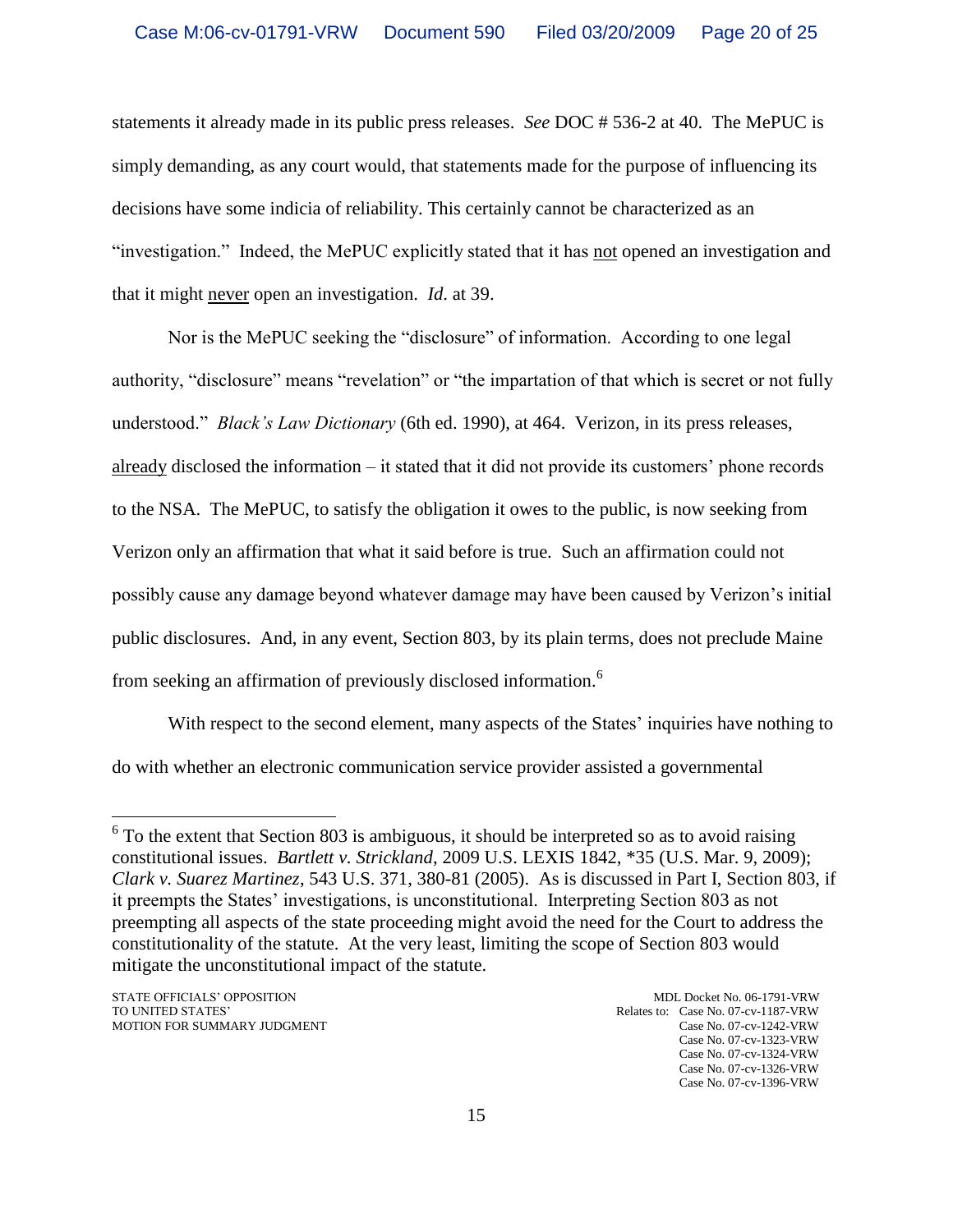intelligence agency. Most of Connecticut's interrogatories call for unrelated general information

regarding AT&T"s and Verizon"s treatment of customer information. Specifically, Connecticut

seeks to ascertain:

- 1. whether the Carriers had published privacy policies concerning customer information and/or records in effect during the relevant period from September 11, 2001 to August 10, 2006;
- 2. whether the Carriers had any other policies concerning the privacy of customer information and/or records during the relevant period;
- 3. whether and what changes to such privacy policies the Carriers presently intend to make in response to P.A. 06-96, entitled "An Act Concerning the Confidentiality of Telephone Records," which took effect on October 1, 2006 and is codified at Conn. Gen. Stat. § 16- 247u;
- 4. whether the Carriers had any policies during the relevant period, written or unwritten, regarding the disclosure of customer information and/or records to private parties, government entities and/or law enforcement personnel when not compelled to do so by subpoena, warrant, court order or National Security Letter; and,
- 5. whether, during the relevant period, the Carriers had any policies, written or unwritten, concerning the disclosure of customer information and/or records to law enforcement or government personnel pursuant to a National Security Letter.

*See* DOC # 536-2 at 30-32 (ACLU-CT's Interrogatories, at ACLU-2, 3, 4, 6, and 10).<sup>7</sup>

Similarly, Vermont sought general information outside the terms of Section 803. For

example, requests 3-6 and 9-16 make no explicit reference to the NSA or any element of the

intelligence community, and thus seek responses outside the scope of Section 803. *See* DOC #

536-2 at 15-17. Thus, those aspects of the Vermont proceeding were authorized by Vermont

STATE OFFICIALS' OPPOSITION MDL Docket No. 06-1791-VRW MDL Docket No. 06-1791-VRW TO UNITED STATES'

<sup>&</sup>lt;sup>7</sup> These interrogatories were directed at AT&T, and virtually identical interrogatories were directed at Verizon.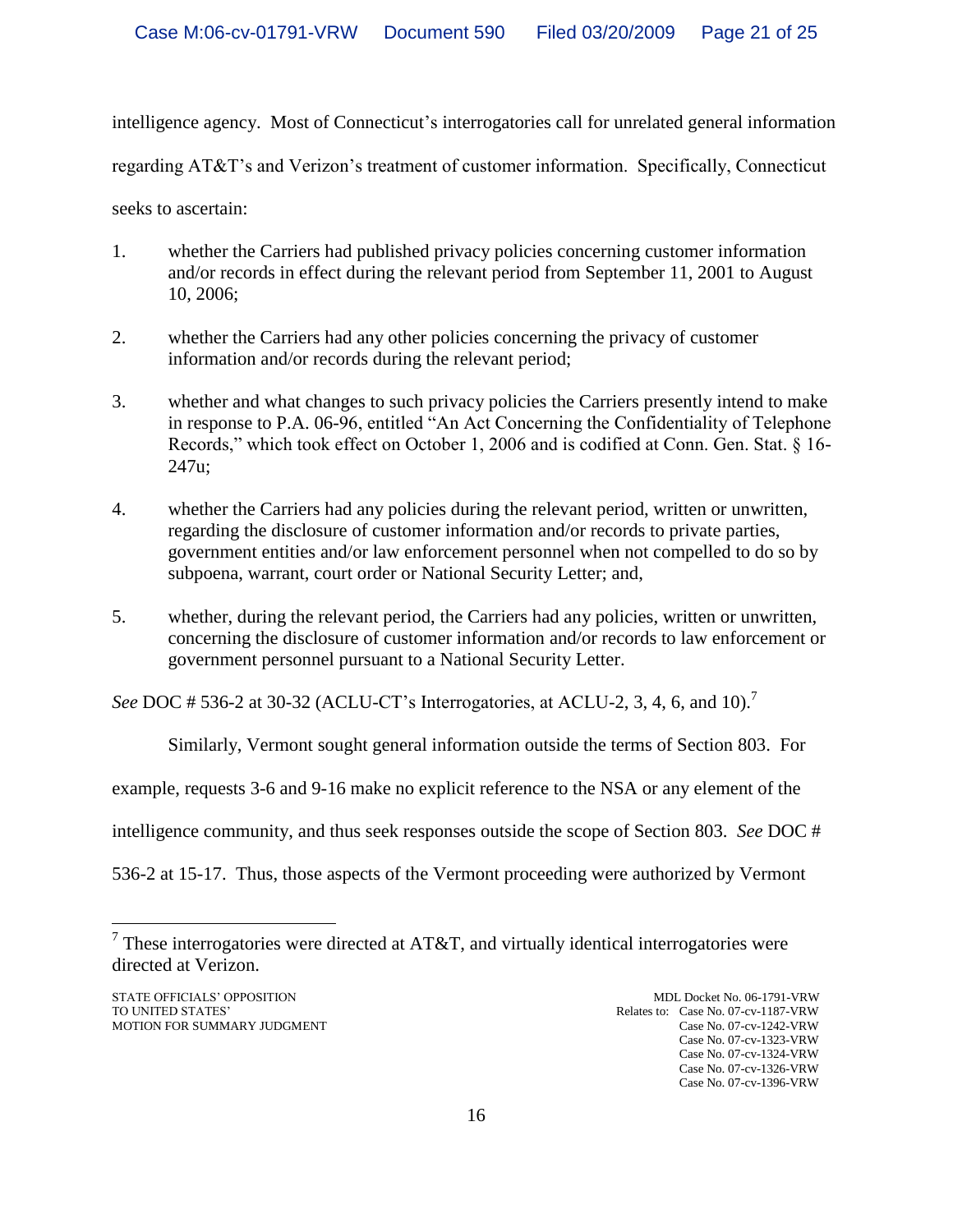laws "directed at more mundane, local concerns such as utility regulation and privacy, traditional realms of state power." *In re NSA Telecomms. Records Litig.*, 2007 U.S. Dist. LEXIS 53456, \*81.

The subpoena *duces tecum* issued by Missouri makes no reference at all to the NSA or intelligence agencies, and instead merely seeks documents regarding AT&T"s general operations in that state. It asks for copies of 1) subpoenas and orders demanding the release of customer information, 2) confidentiality agreements relating to the release of customer information, 3) documents relating to items 1) and 2), and 4) records maintained pursuant to state law regarding the disclosure of customer information to third parties. *See* DOC # 536-2 at 24-25. AT&T may well have documents in its possession responsive to these requests that have absolutely nothing to do with its alleged involvement with the NSA.

In sum, none of these state inquiries relates entirely to specific assistance an electronic communication service provider may have given to an intelligence agency, and the inquiries therefore lie beyond the scope of Section 803. The United States" attempt to tar the entirety of all the States" proceedings with a broad brush should be rejected, as the presence in each proceeding of matters that sit outside Section 803 raise disputed issues, rendering summary judgment inappropriate.

### **Conclusion**

In *New York v. United States*, the Supreme Court aptly summarized the role of the federal judiciary as a backstop against measures by the other branches which, in an effort to address

STATE OFFICIALS' OPPOSITION MDL Docket No. 06-1791-VRW<br>TO UNITED STATES' Relates to: Case No. 07-cv-1187-VRW MOTION FOR SUMMARY JUDGMENT Case No. 07-cv-1242-VRW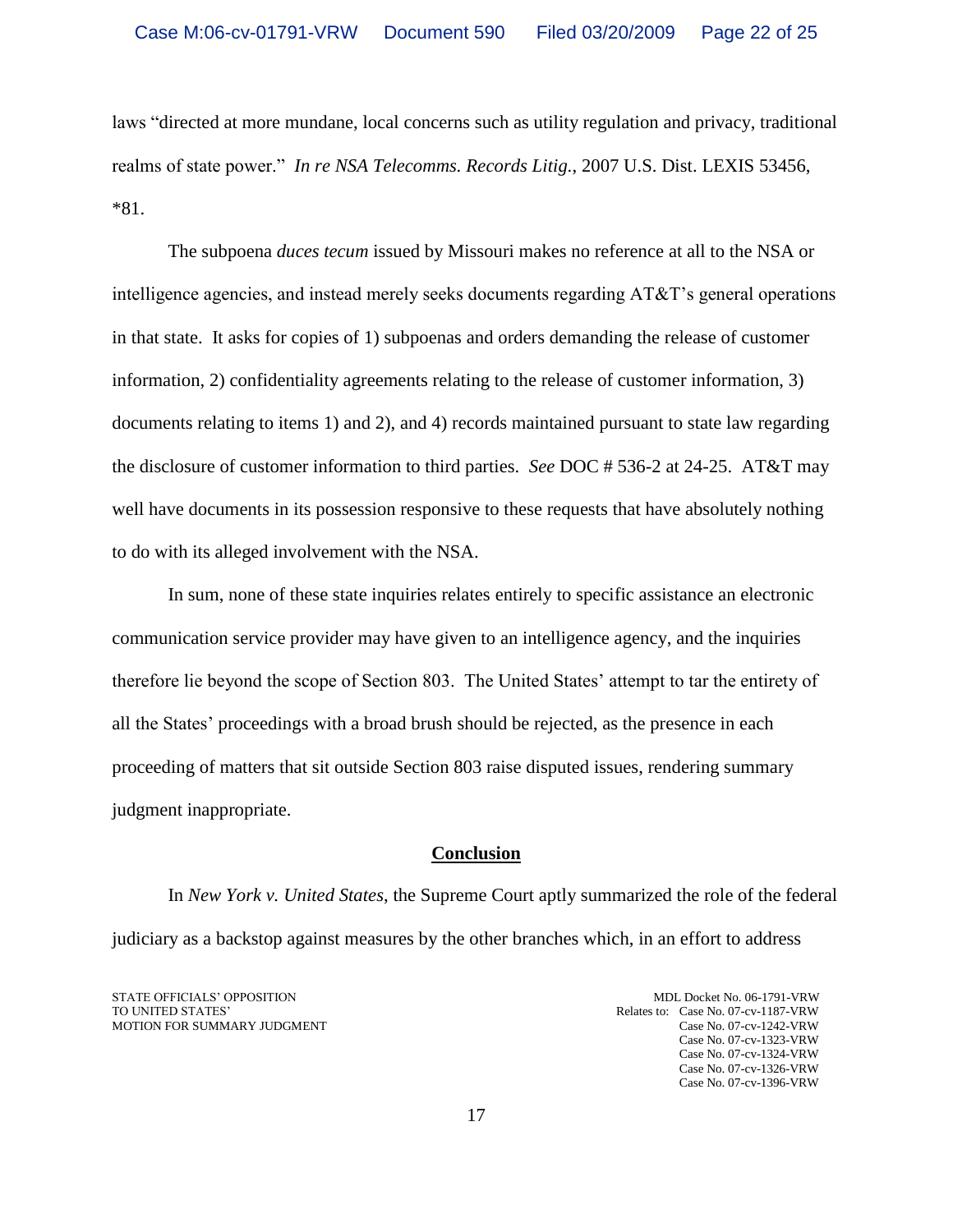difficult issues, threaten to upset the balance of state and federal sovereignty that undergirds our federal system. Substituting "the necessity to gather intelligence in order to fight terrorism" for the "shortage of disposal sites for radioactive waste," the *New York* Court"s words ring true here:

Some truths are so basic that, like the air around us, they are easily overlooked. Much of the Constitution is concerned with setting forth the form of our government, and the courts have traditionally invalidated measures deviating from that form. The result may appear "formalistic" in a given case to partisans of the measure at issue, because such measures are typically the product of the era"s perceived necessity. But the Constitution protects us from our own best intentions: It divides power among sovereigns and among branches of government precisely so that we may resist the temptation to concentrate power in one location as an expedient solution to the crisis of the day. The shortage of disposal sites for radioactive waste is a pressing national problem, but a judiciary that licensed extraconstitutional government with each issue of comparable gravity would, in the long run, be far worse.

*New York*, 505 U.S. at 187-88. By attempting to direct the functioning of state officials

via indeterminate language which lacks procedural safeguards, Section 803 deviates from

the form of government envisioned by our Constitution. Accordingly, it cannot stand,

and the United States' motion should be denied.

STATE OFFICIALS' OPPOSITION MDL Docket No. 06-1791-VRW<br>TO UNITED STATES' Relates to: Case No. 07-cv-1187-VRW MOTION FOR SUMMARY JUDGMENT Case No. 07-cv-1242-VRW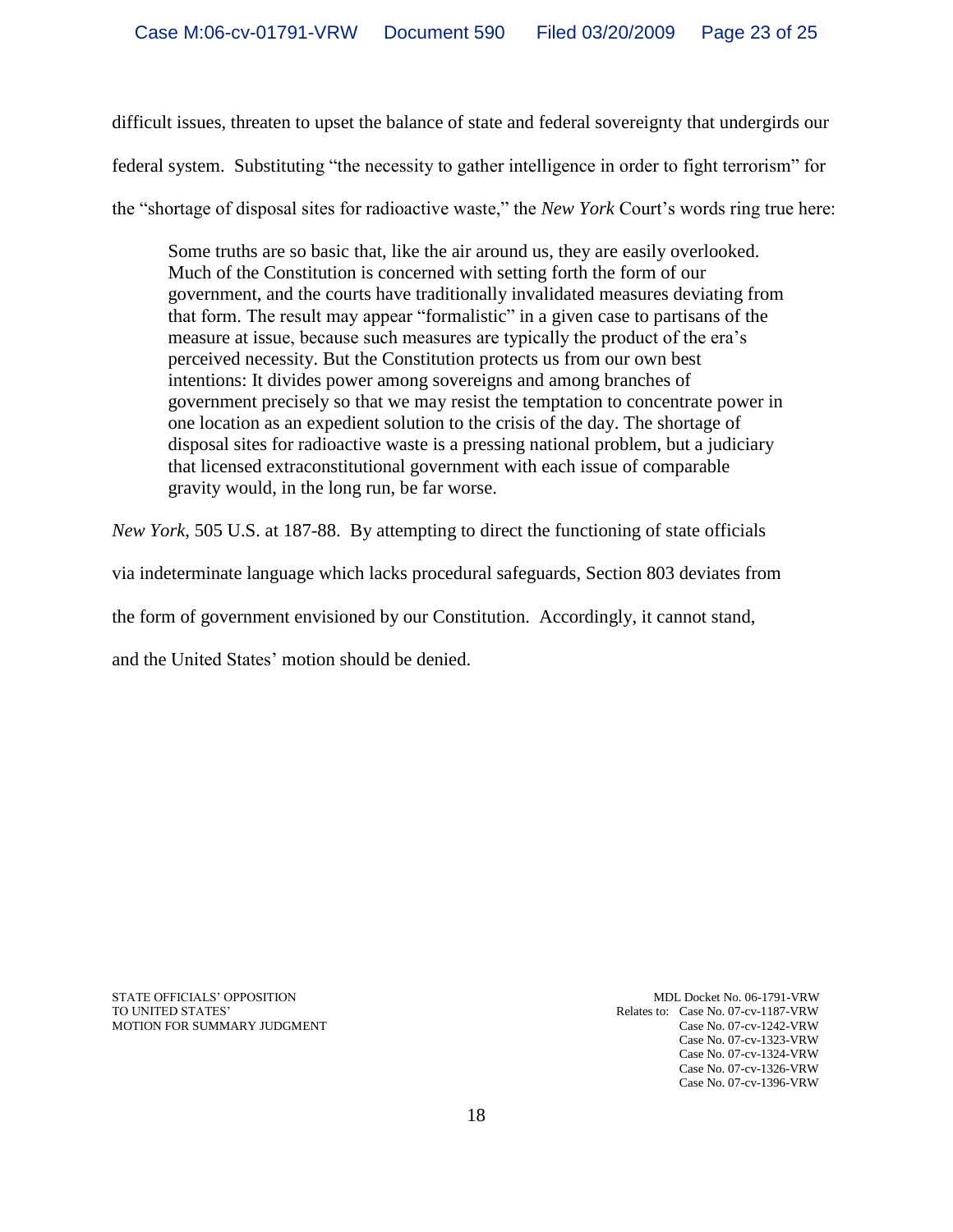DATED: March 20, 2009 Respectfully submitted,

JANET T. MILLS Attorney General of Maine

/s/ Christopher C. Taub Christopher C. Taub (ME 8416) Christopher.C.Taub@maine.gov Linda Conti (ME 3638) Linda.Conti@maine.gov Assistant Attorneys General Six State House Station Augusta, Maine 04333-0006 Tel. (207) 626-8800 Fax: (207) 287-3145 Counsel for Defendants Reishus, Vafiades, and Cashman

STATE OFFICIALS' OPPOSITION MDL Docket No. 06-1791-VRW MDL Docket No. 06-1791-VRW TO UNITED STATES'

Relates to: Case No. 07-cv-1187-VRW MOTION FOR SUMMARY JUDGMENT Case No. 07-cv-1242-VRW Case No. 07-cv-1323-VRW Case No. 07-cv-1324-VRW Case No. 07-cv-1326-VRW Case No. 07-cv-1396-VRW